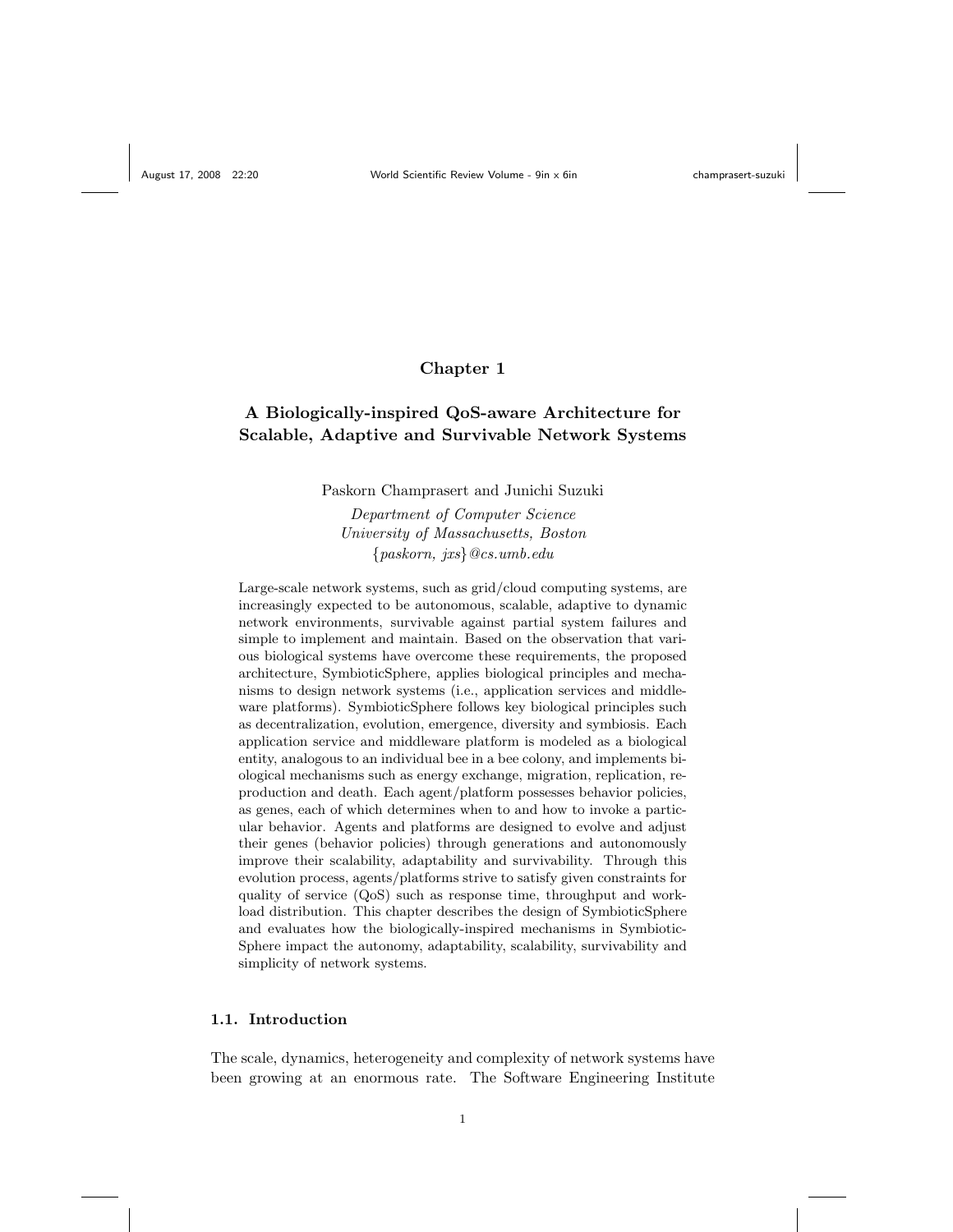(SEI) of Carnegie Mellon University and the Department of Defence expect that the growth rate will keep increasing in the future.<sup>1</sup> The authors of the chapter believe that, in the very near future, the capability of network systems will exceed the capacity of humans to design, configure, monitor and understand them. Therefore, network systems need to address new challenges that traditional systems have not considered well; e.g., autonomy–the ability to operate with minimal human intervention; scalability–the ability to scale to, for example, a large number of users and a large volume of workload; adaptability–the ability to adapt to dynamic changes in network conditions (e.g., resource availability and network traffic); survivability–the ability to retain operation and performance despite partial system failures (e.g., network host failures); and simplicity of implementation and maintenance.

In order to meet these challenges in network systems, the authors of the chapter observe that various biological systems have already developed the mechanisms necessary to overcome those challenges.<sup>2,3</sup> For example, a bee colony is able to scale to a huge number of bees because all activities of the colony are carried out without centralized control. Bees act autonomously, influenced by local environmental conditions and local interactions with nearby bees. A bee colony adapts to dynamic environmental conditions. When the amount of honey in a hive is low, many bees leave the hive to gather nectar from flowers. When the hive is full of honey, most bees remain in the hive and rest. A bee colony can survive massive attacks by predators because it does not depend on any single bee, even on the queen bee. The structure and behavior of each bee are very simple; however, a group of bees autonomously emerges these desirable system characteristics such as adaptability and survivability through collective behaviors and interactions among ants. Based on this observation, the authors of the chapter believe that, if network systems are designed after certain biological principles and mechanisms, they may be able to meet the aforementioned challenges in network systems (i.e., autonomy, scalability, adaptability, survivability and simplicity). Therefore, the proposed architecture, called SymbioticSphere, applies key biological principles and mechanisms to design network systems.

SymbioticSphere consists of two major system components: application service and *middleware platform*. Each of them is modeled as a biological entity, analogous to an individual bee in a bee colony. They are designed to follow several biological principles such as decentralization, evolution, emergence, diversity and symbiosis. An application service is implemented as an autonomous software agent. Each agent implements a functional service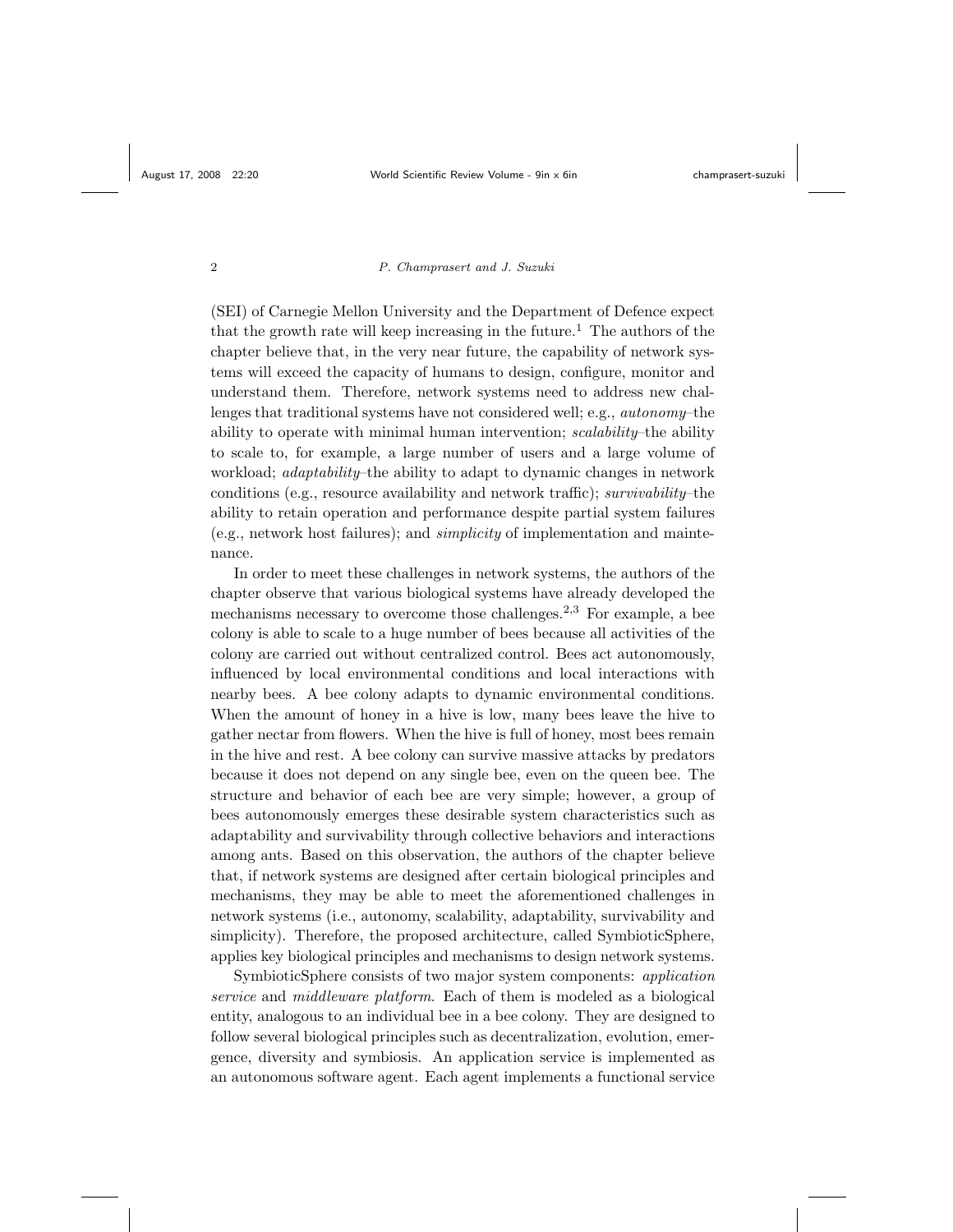(e.g., web service) and follows biological behaviors such as energy exchange, migration, replication, reproduction, death and environment sensing. A middleware platform runs on a network host and operates agents. Each platform provides a set of runtime services that agents use to perform their services and behaviors, and implements biological behaviors such as energy exchange, replication, reproduction, death and environment sensing.

Each agent/platform possesses behavior policies, each of which determines when to and how to invoke a particular behavior. A behavior policy is encoded as a gene. In SymbioticSphere, evolution occurs on behavior policies via genetic operations such as mutation and crossover, which alter behavior policies when agents/platforms replicate themselves or reproduce their offspring. This evolution process is intended to increase the adaptability, scalability and survivability of agents/platforms by allowing them to adjust their behavior policies to dynamic network conditions across generations. Agents/platforms evolve to satisfy given constraints for quality of service (QoS) such as response time, throughput and workload distribution. Each constraint is defined as the upper or lower bound of a QoS measure. Evolution frees network system developers from anticipating all possible network conditions and tuning their agents and platforms to the conditions at design time. Instead, agents and platforms evolve and autonomously adjust themselves to network environments at runtime. This can significantly simplify to implement and maintain agents/platforms.

This chapter describes the design of SymbioticSphere and evaluates the biologically-inspired mechanisms in SymbioticSphere, through simulation experiments, in terms of autonomy, scalability, adaptability and survivability. Simulation results show that agents and platforms evolve in order to autonomously scale to network size and demand volume and adapt to dynamic changes in network conditions (e.g., user locations, network traffic and resource availability). Agents/platforms also evolve to autonomously survive partial system failures such as host failures in order to retain their availability and performance. Moreover, it is verified that agents and platforms satisfy given QoS constraints through evolution.

This chapter is organized as follows. Section 1.2 overviews key biological principles applied to SymbioticSphere. Section 1.3 describes the design of agents and platforms in SymbioticSphere. Section 1.4 discusses a series of simulation results to evaluate SymbioticSphere. Sections 1.5 and 1.6 conclude this chapter with some discussion on related and future work.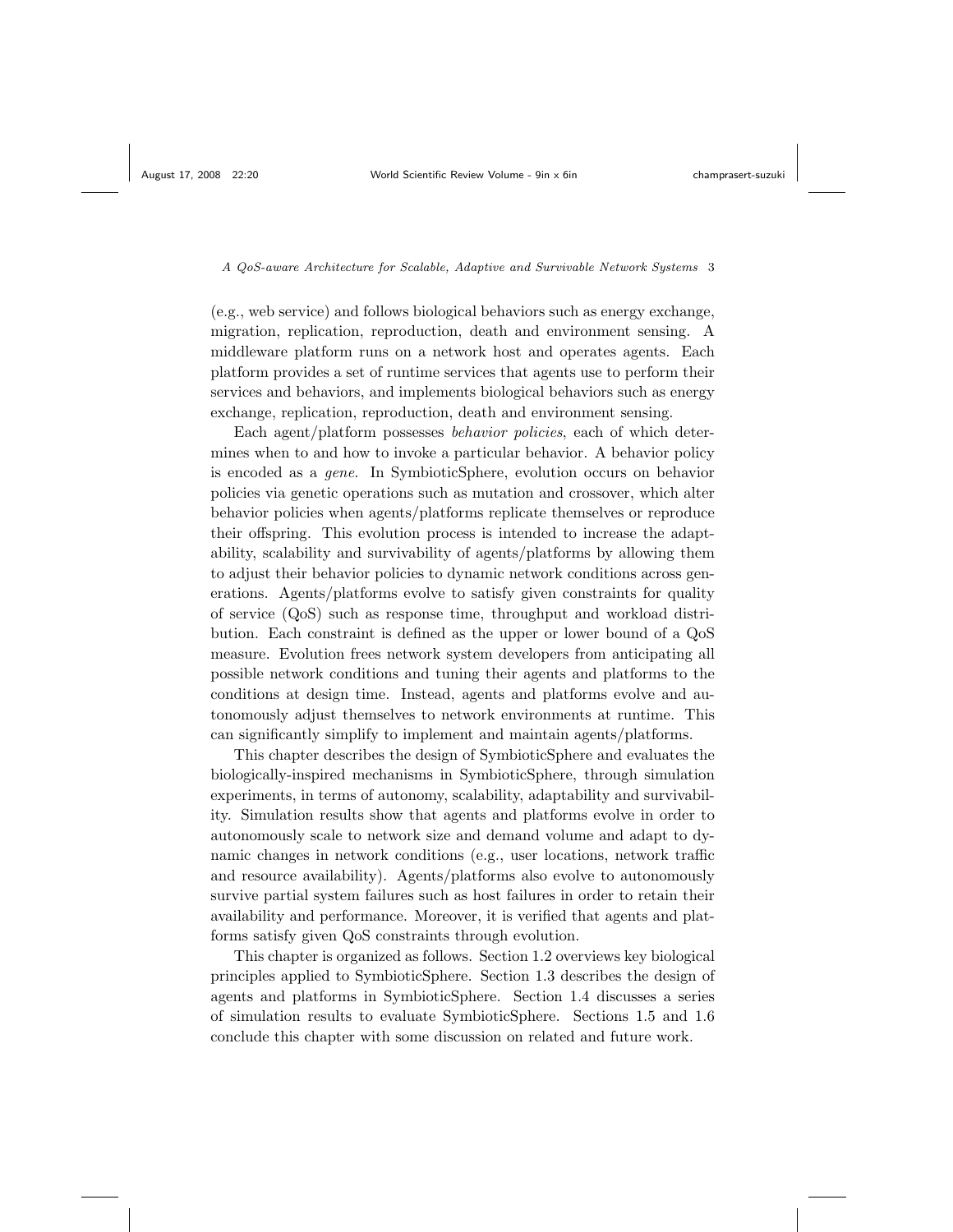## 1.2. Design Principles in SymbioticSphere

SymbioticSphere applies the following biological principles to design agents and platforms.

- **Decentralization:** In various biological systems (e.g., bee colony), there are no central entities to control or coordinate individual entities for increasing scalability and survivability. Similarly, in SymbioticSphere, there are no central entities to control or coordinate agents/platforms so that they can be scalable and survivable by avoiding a single point of performance bottlenecks<sup>4</sup> and failures.<sup>5</sup>
- Autonomy: Inspired by biological entities (e.g., bees), agents and platforms sense their local network conditions, and based on the conditions, they behave and interact with each other without any intervention from/to other agents, platforms and human users.
- Emergence: In biological systems, collective (group) behaviors emerge from local interactions of autonomous entities.<sup>3</sup> In SymbioticSphere, agents/platforms only interact with nearby agents/platforms. They behave according to dynamic network conditions such as user demands and resource availability. For example, an agent may invoke the migration behavior to move toward a platform that forwards a large number of request messages for its services. Also, a platform may replicate itself on a neighboring network host where resource availability is high. Through collective behaviors and interactions of individual agents and platforms, desirable system characteristics such as scalability, adaptability and survivability emerge in a group of agents and platforms. Note that they are not present in any single agent/platform.
- Redundancy: Biological entities (e.g, bees) die due to, for example, advanced age and consumption by predators. However, biological systems (e.g., bee colony) can survive because the death is compensated by the birth of new entities. In SymbioticSphere, agents/platforms replicate themselves and reproduce their offspring to retain redundancy. This redundancy enhances their survivability; they can continuously provide their services in case that many agents/platforms are lost due to network failures.
- Lifecycle and Food Chain: Biological entities strive to seek and consume food for living. In SymbioticSphere, agents store and expend energy for living. Each agent gains energy in exchange for performing its service to other agents or human users, and expends energy to use resources such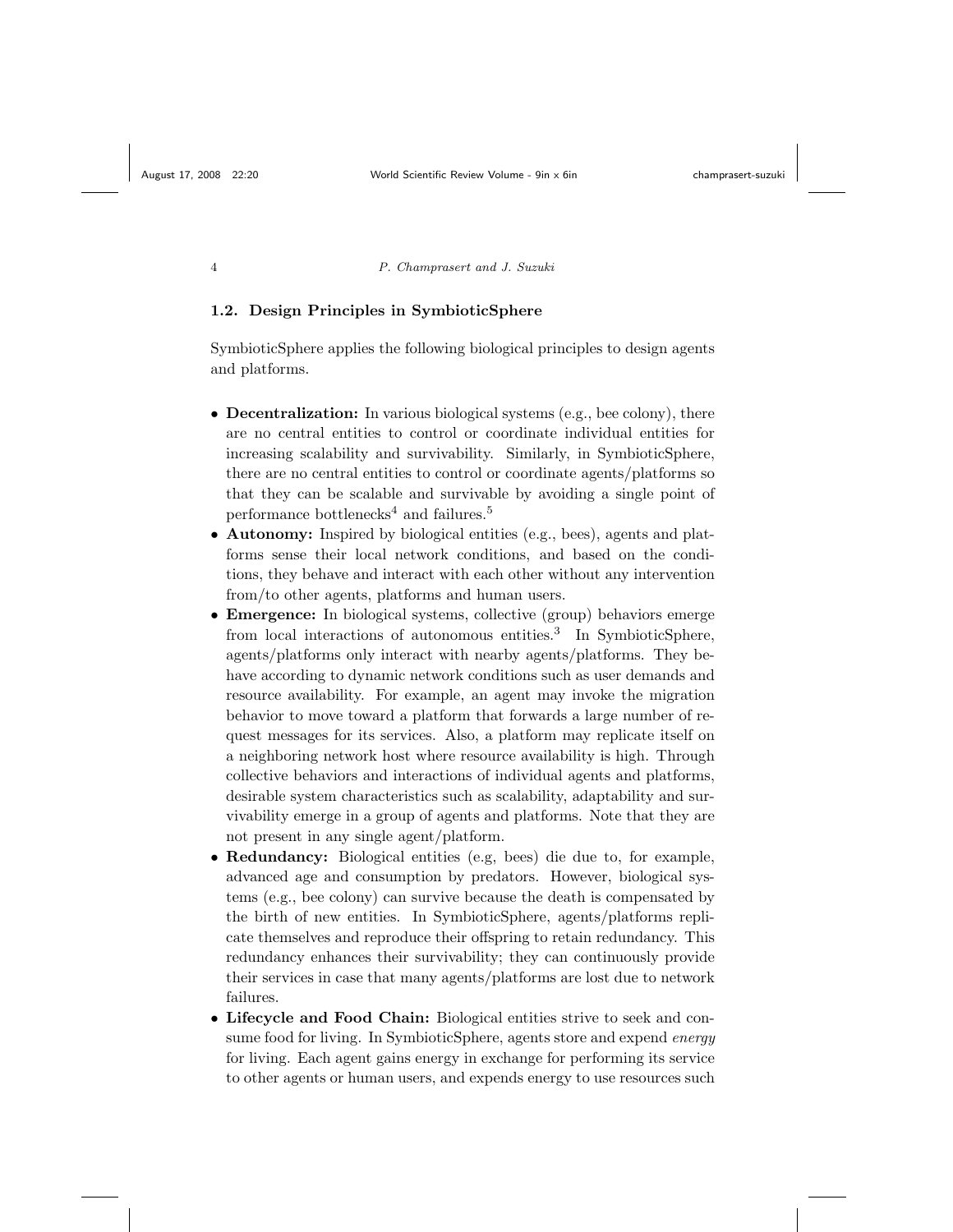as memory space (Figure 1.1). Each platform gains energy in exchange for providing resources to agents, and continuously evaporates energy (Figure 1.1). The abundance or scarcity of stored energy in agents/platforms affects their lifecycle. For example, an abundance of stored energy indicates high demand to an agent/platform; thus, the agent/platform may be designed to favor reproduction or replication to increase its availability and redundancy. A scarcity of stored energy indicates a lack of demand; it causes the agent/platform's death.



Fig. 1.1. Energy Exchange in SymbioticSphere

Also, in ecosystem, the energy accumulated from food is transferred between different species to balance their populations. For example, producers (e.g., shrubs) convert the Sun light energy to chemical energy. The chemical energy is transferred to consumers (e.g., hares) as consumers consume producers<sup>2</sup> (Figure 1.2). In order to balance the populations of agents and platforms, the energy exchange in SymbioticSphere is designed after ecological food chain among different species. SymbioticSphere models agents and platforms as different biological species; it models human users as the Sun, which have an unlimited amount of energy, agents as producers, and platforms as consumers.

• Diversity: Biological entities are slightly different with each other in each species. This can contribute to survivability against environmental changes.<sup>6</sup> In SymbioticSphere, agents/platforms retain behavioral diversity. Behavioral diversity means that different agents/platforms have different behavior policies. For example, in response to abundance of energy, an agent may migrate toward a user for reducing response time, while another agent may reproduce offspring with a mate for increasing agent availability/redundancy. Behavioral diversity is generated via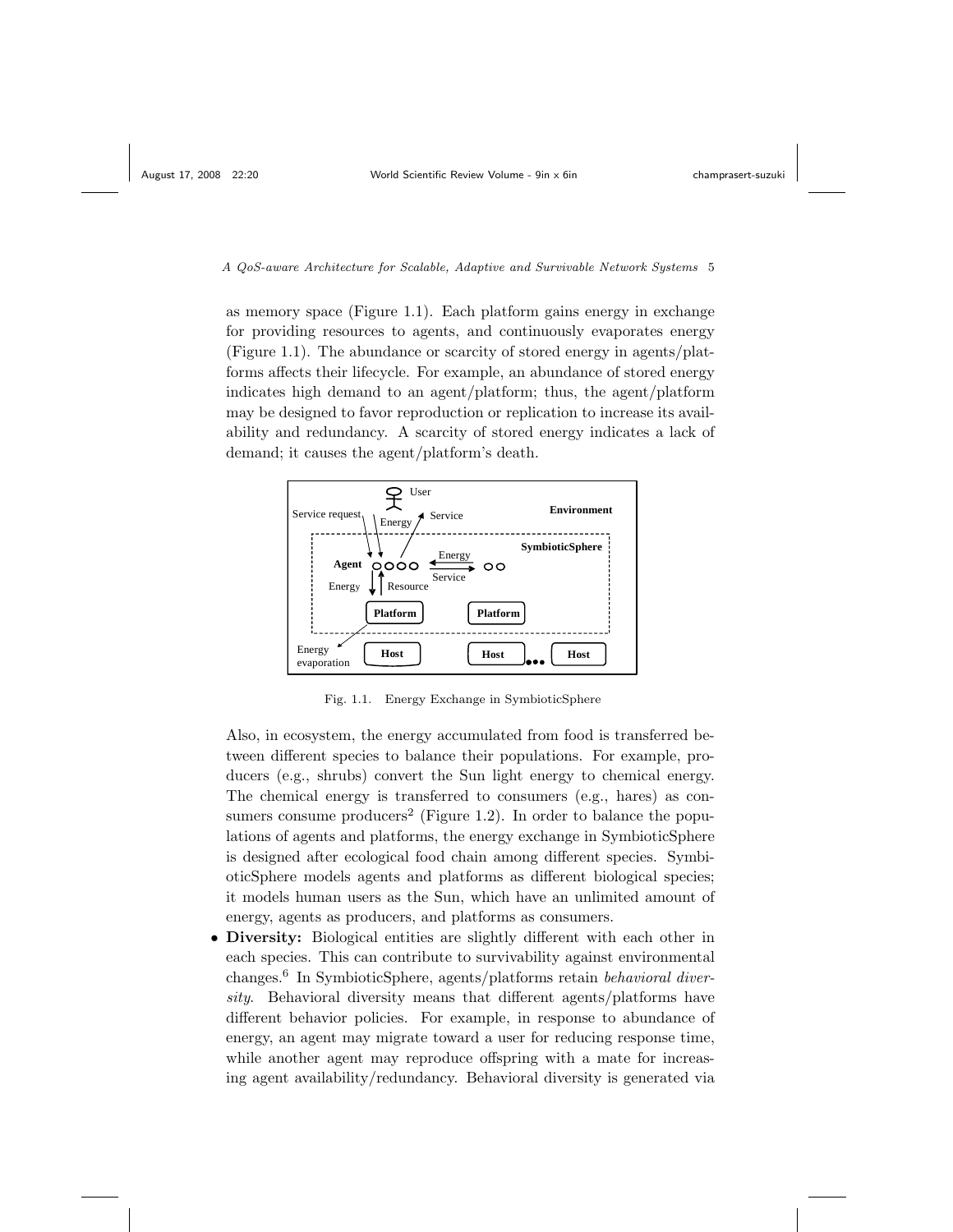

Fig. 1.2. Energy Flow in the Ecosystem

genetic operations (i.e., mutation and crossover) during replication and reproduction.

- Evolution: Biological entities evolve so that the entities that fit better to the environment become more abundant.<sup>7</sup> In SymbioticSphere, agents and platforms evolve their genes (i.e., behavior policies) by generating behavioral diversity and executing natural selection. Natural selection is governed with agents' and platforms' energy levels. It retains the agents/platforms whose energy levels are high (i.e., the agents/platforms that have effective behavior policies, such as moving toward a user to gain more energy) and eliminates the agents/platforms whose energy levels are low (i.e., the agents/platforms that have ineffective behavior policies, such as moving too often). Through generations, effective behavior policies become abundant while ineffective ones become dormant or extinct. This allows agents/platforms to adjust their behavior policies to improve their scalability, adaptability and survivability.
- Symbiosis: Although competition for food and terrain always occurs in the biological world, several species establish symbiotic relationships to avoid excessive competition and cooperate to survive.<sup>8</sup> In Symbiotic-Sphere, agents and platforms evolve to cooperate in certain circumstances in order to pursue their mutual benefits and improve their scalability, adaptability and survivability.

## 1.3. SymbioticSphere

In SymbioticSphere, each agent runs (or lives) on a platform. A platform is an execution environment (or middleware) for agents. Each platform implements runtime services that agents use to perform their services and behaviors. Each platform can operate multiple agents, and each network host operates at most one platform.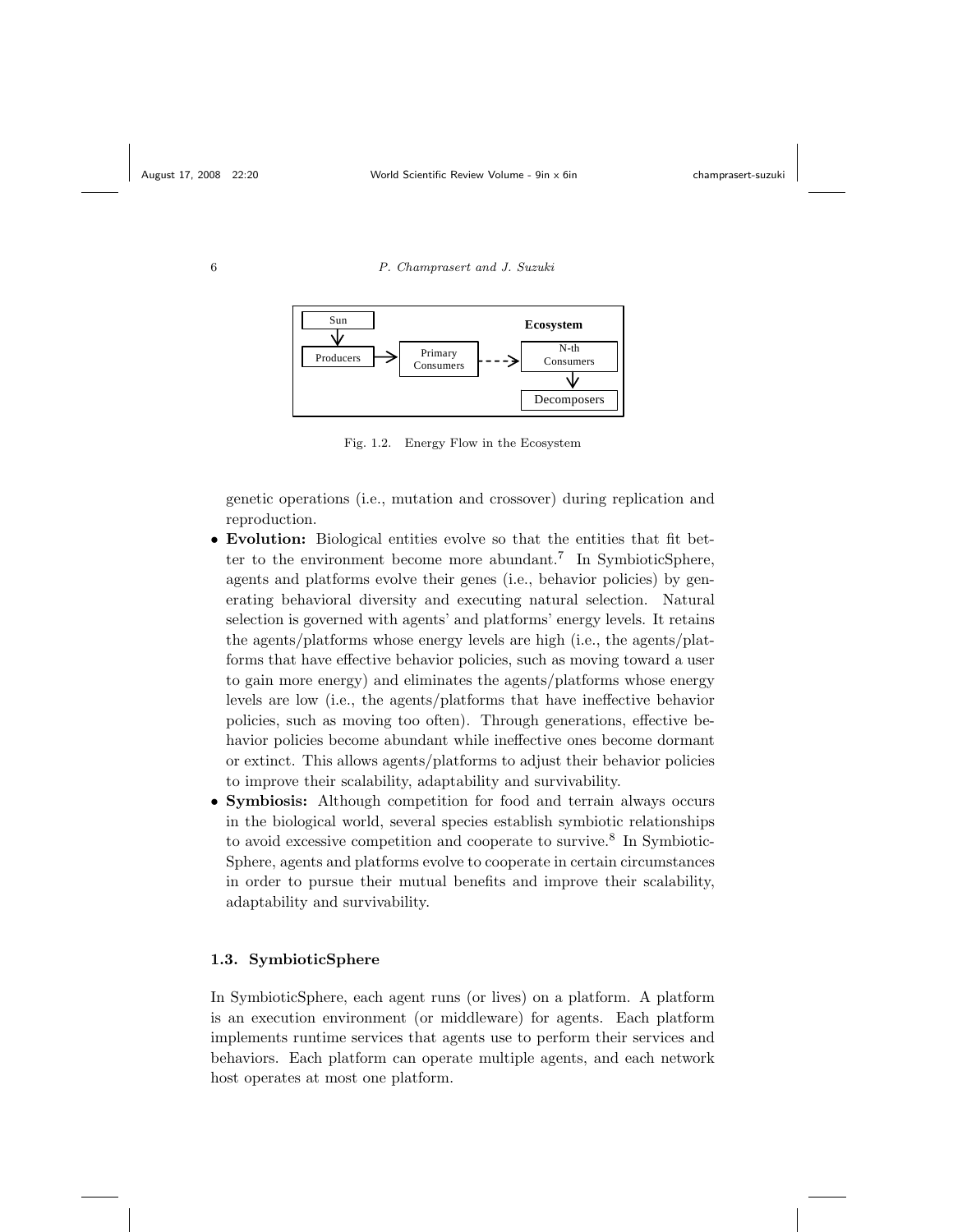### 1.3.1. Agents

Each agent consists of three parts: attributes, body and behaviors. Attributes carry descriptive information regarding an agent, such as agent ID, energy level, description of a service the agent provides and cost of a service (in energy unit) that the agent provides.

A body implements a service that an agent provides, and contains materials relevant to the service (e.g., application data and user profiles). For example, an agent may implement a web service and contain web pages. Another agent may implement a physical model for scientific simulations and contain parameter settings for the physical model.

Behaviors implement actions inherent to all agents.

- *Migration*: Agents may migrate from one platform to another.
- Replication: Agents may make a copy of themselves. A replicated (child) agent is placed on the platform that its parent agent resides on. It inherits the half of the parent's energy level.
- Reproduction: Agents may make their offspring with their mates. A reproduced (child) agent is placed on the platform that its parent agent<sup>a</sup> resides on. It inherits the half of the parent's energy level.
- Death: Agents may die due to energy starvation. If the energy expenditure of an agent is not balanced with its energy gain from users and other agents, it cannot pay for the resources it requires. Agents have high chances of dying from lack of energy, if they provide unwanted services and/or have wasteful behavioral policies (e.g., replicating too often). When an agent dies, an underlying platform removes it and releases the resources it consumes.

## 1.3.2. Platforms

Each platform consists of attributes, behaviors, and runtime services. Attributes carry descriptive information regarding a platform, such as platform ID, energy level and health level. Health level indicates how healthy an underlying host is. It is defined as a function of resource availability on, age of and freshness of a host. Resource availability indicates how much resources (e.g., memory space) are available for a platform and agents on the host. Age indicates how long a host has been alive. It represents how much stable the host is. Freshness indicates how recently a host joined the network. Once a host joins the network, its freshness gradually decreases

<sup>&</sup>lt;sup>a</sup>The parent agent is an agent that invokes the reproduction behavior.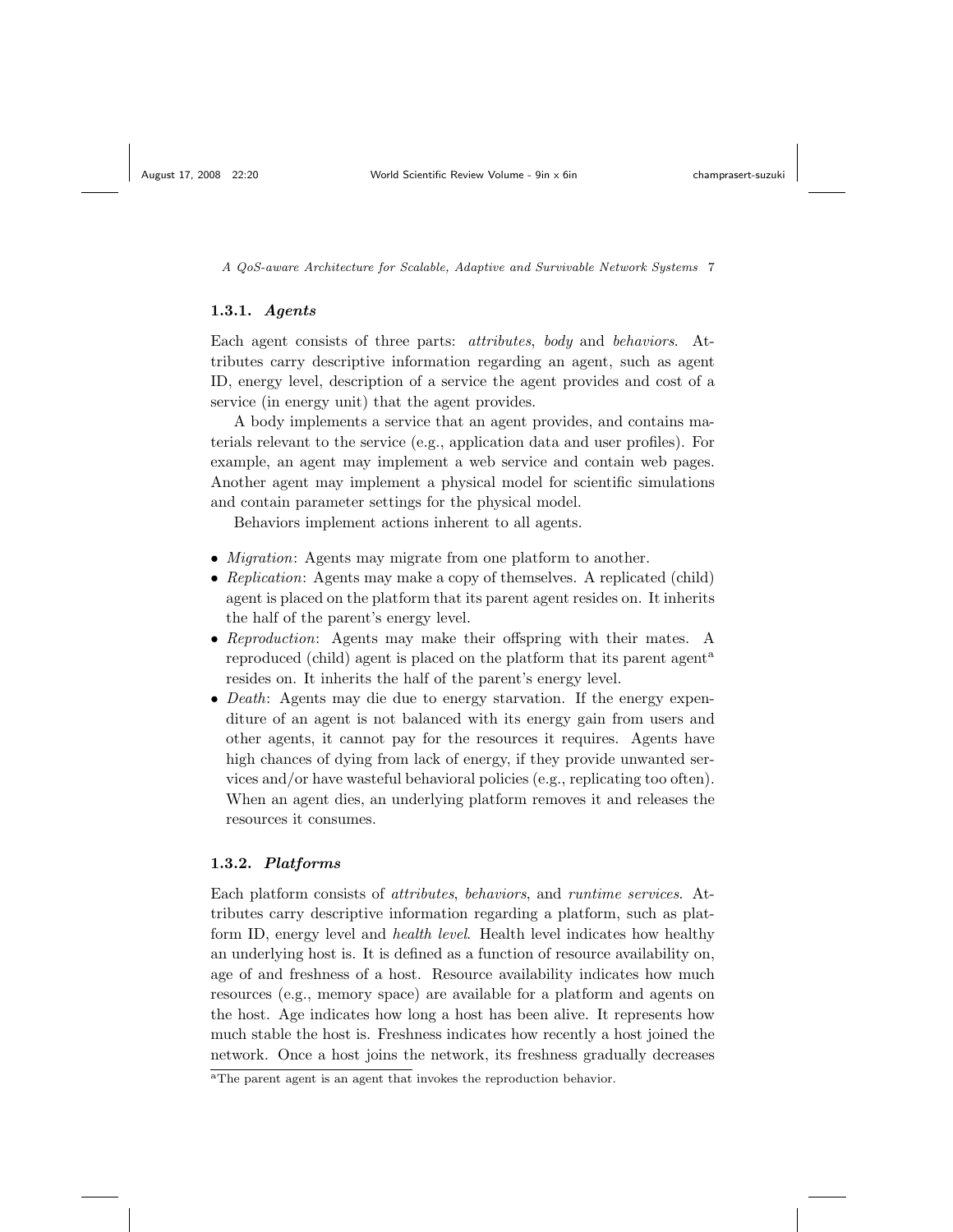from the maximum value. When a host resumes from a failure, its freshness starts with the value that the host had when it went down. Using age and freshness can distinguish unstable hosts and new hosts. Unstable hosts tend to have low freshness and low age, and new hosts tend to have high freshness and low age (Table 1.1).

| Table 1.1.    | Freshness and age |      |
|---------------|-------------------|------|
| Host type     | <b>Freshness</b>  | Age  |
| Unstable host | Low               | Low  |
| New host      | High              | Low  |
| Stable host   | Low               | High |

Health level affects how platforms and agents invoke behaviors. For example, higher health level indicates higher stability of and/or higher resource availability on a host that a platform resides on. Thus, the platform may replicate itself on a neighboring host if the host is healthier than the local host. This results in the adaptation of platform locations. Platforms strive to concentrate around stable and resource-rich hosts. Also, lower health level indicates that a platform runs on a host that is unstable and/or poor in resources. Thus, agents may leave the platform and migrate to a healthier (i.e., more stable and/or resource-rich) hosts. This results in the adaptation of agent locations. Agents strive to concentrate around stable and/or resource-rich hosts. In this case, the platforms on unstable and/or resource-poor hosts will eventually die due to energy starvation because agents do not run on the platforms and transfer energy to them. This results in the adaptation of platform population. Platforms avoid running on the hosts that are unstable and/or poor in resources.

Behaviors are the actions inherent to all platforms.

- Replication: Platforms may make a copy of themselves. A replicated (child) platform is placed on a neighboring host that does not run a platform. (Two or more platforms are not allowed to run on each host.) It inherits the half of the parents energy level.
- Reproduction: Platforms may make their offspring with their mates. A reproduced (child) platform is placed on a neighboring host that does not run a platform. It inherits the half of the parent's<sup>b</sup> energy level.
- *Death:* Platforms may die due to energy starvation. A dying platform uninstalls itself and releases the resources it consumes. When a platform

<sup>&</sup>lt;sup>b</sup>The parent platform is a platform that invokes the reproduction behavior.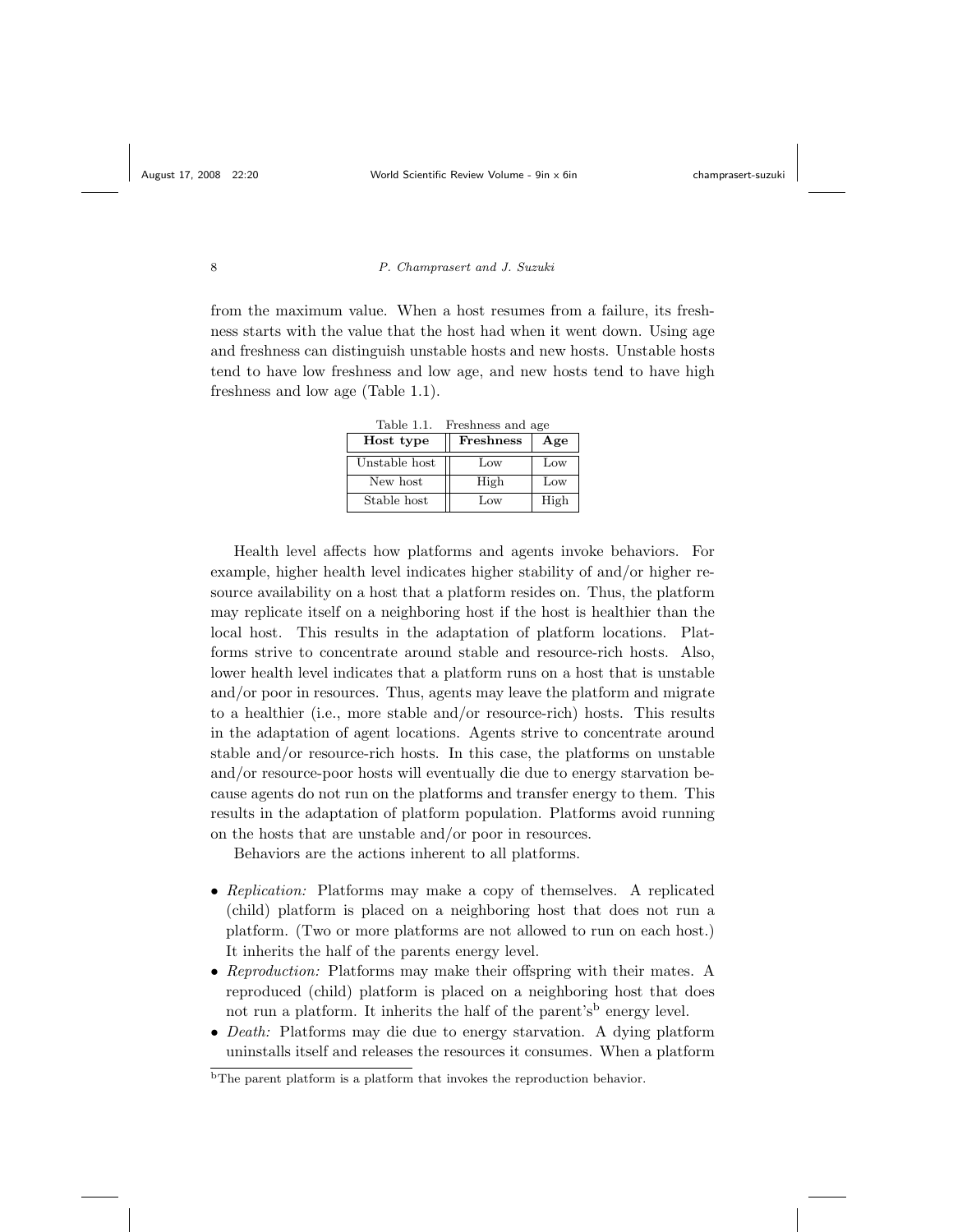dies, agents running on it are killed.

Runtime Services are middleware services that agents and platforms use to perform their behaviors. In order to maximize decentralization and autonomy of agents/platforms, they only use the local runtime services. They are not allowed to invoke any runtime services on a remote platform.

## 1.3.3. Behavior Policies

Each agent/platform possesses policies for its behaviors. A behavior policy defines when to and how to invoke a particular behavior. Each behavior policy consists of factors  $(F_i)$ , which indicate environment conditions (e.g., network traffic) or agent/platform/host status (e.g., energy level and health level). Each factor is associated with a weight  $(W_i)$ . Each agent/platform decides to invoke a behavior when the weighted sum of the behavior's factor values  $(\sum F_i * W_i)$  exceeds a threshold.

### 1.3.3.1. Agent Behavior Policies

This chapter focuses on four agent behaviors described in Section 1.3.1 (i.e., migration, replication, reproduction and death). The behavior policy for agent migration includes the following four factors.

- (1) Energy Level: Agent energy level, which encourages agents to move in response to high energy level.
- (2) Health Level Ratio: The ratio of health level on a neighboring platform to the local platform, which encourages agents to move to healthier platforms. This ratio is calculated with three health level properties  $(HLP_i, 1 \leq i \leq 3)$ ): resource availability, freshness and age (Equation 1.1).

$$
Helth \; Level \; Ratio = \sum_{i=1}^{3} \frac{HLP_i^{neighbor} - HLP_i^{local}}{HLP_i^{local}} \qquad (1.1)
$$

 $HLP_i^{neighbor}$  and  $HLP_i^{local}$  denote a health level property on a neighboring platform and local platform, respectively.

(3) Service Request Ratio: The ratio of the number of incoming service requests on a neighboring platform to the local platform. This factor encourages agents to move toward human users.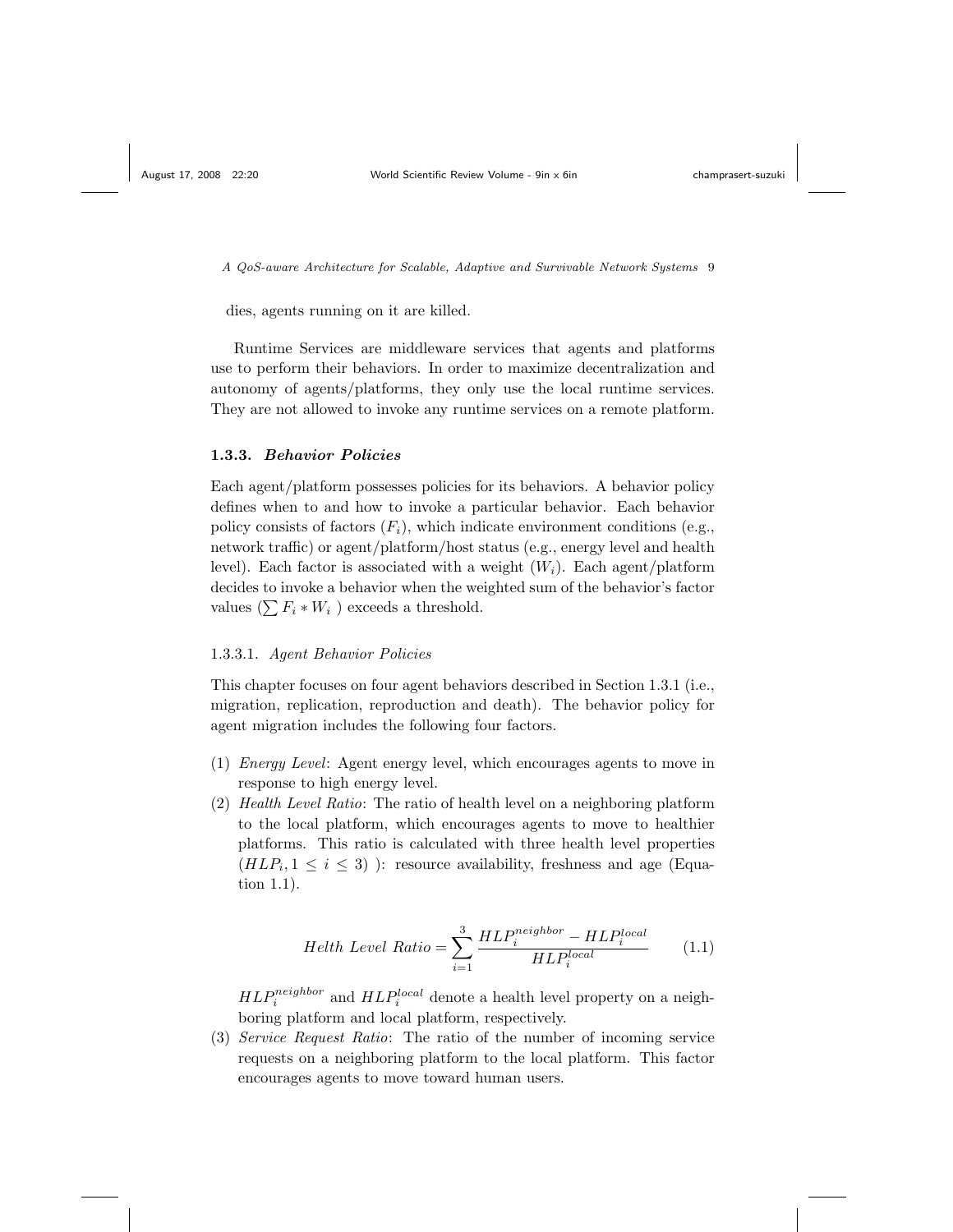(4) Migration Interval: Time interval to perform migration, which discourages agents to migrate too often.

If there are multiple neighboring platforms that an agent can migrate to, the agent calculates the weighted sum of the above factors for each of them, and moves to a platform that generates the highest weighted sum.

The behavior policy for agent reproduction and replication includes the following two factors.

- (1) Energy Level: Agent energy level, which encourages agents to reproduce their offspring in response to their high energy levels.
- (2) Request Queue Length: The length of a queue, which the local platform stores incoming service requests to. This factor encourages agents to reproduce their offspring in response to high demands for their services.

When the weighted sum of the above factors exceeds a threshold, an agent seeks a mate from the local and neighboring platforms. If a mate is found, the agent invokes the reproduction behavior. Otherwise, the agent invokes the replication behavior. Section 1.3.5 describes how an agent seeks its mate for reproduction.

The behavior policy for agent death includes the following two factors:

- (1) Energy Level: Agent energy level. Agents die when they run out of their energy.
- (2) Energy Loss Rate: The rate of energy loss, calculated with Equation 1.2.  $E_t$  and  $E_{t-1}$  denote the energy levels in the current and previous time instants. Agents die in response to sharp drops in demands for their services.

$$
Energy Loss Rate = \frac{E_{t-1} - E_t}{E_{t-1}}
$$
\n(1.2)

### 1.3.3.2. Platform Behavior Policies

This chapter focuses on three platform behaviors described in Section 1.3.2 (i.e., reproduction, replication and death).

The behavior policy for platform reproduction and replication includes the following three factors.

(1) Energy Level: Platform energy level, which encourages platforms to reproduce their offspring in response to their high energy levels.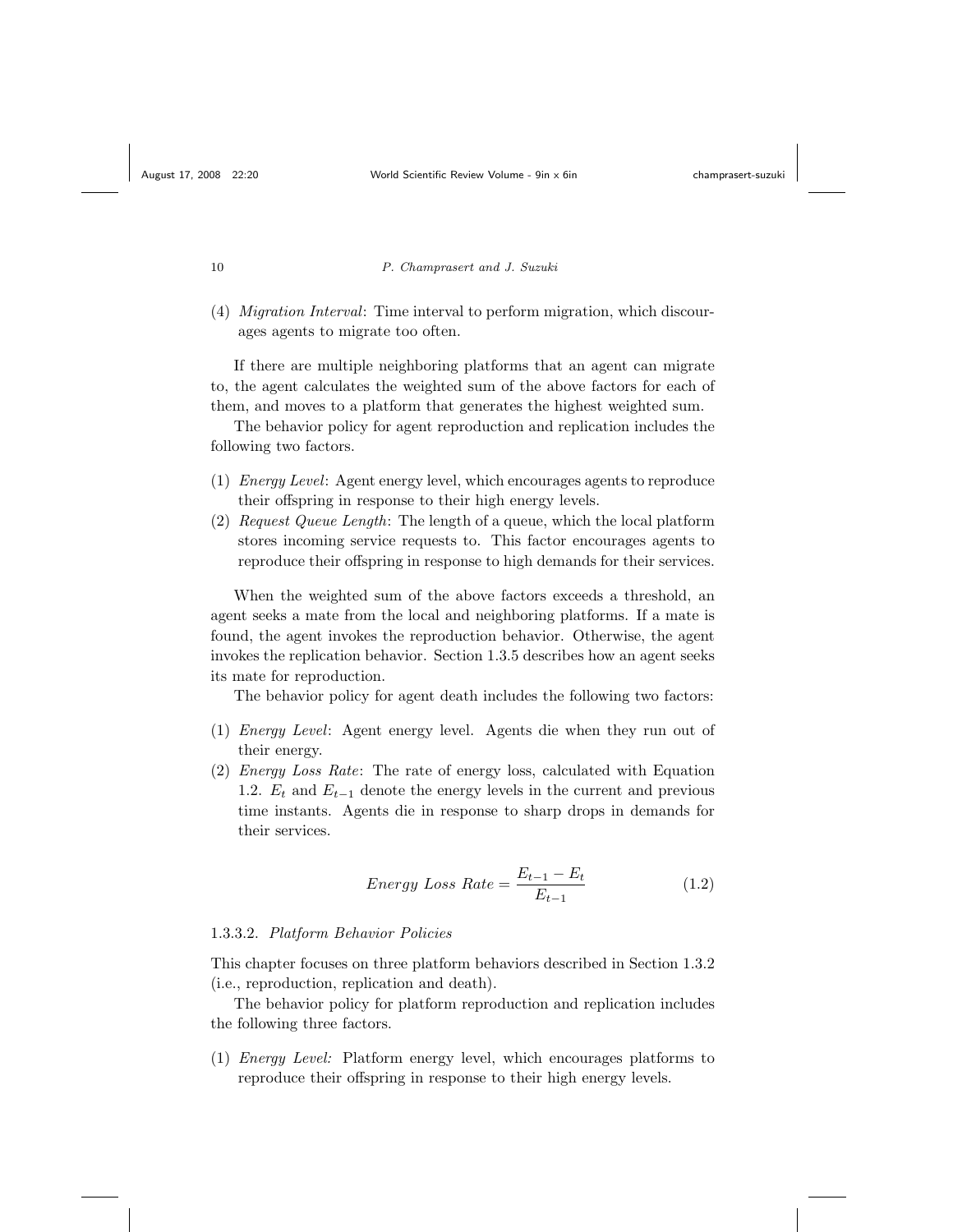- (2) Health Level Ratio: The ratio of health level on a neighboring host to the local host. This factor encourages platforms to reproduce their offspring on the hosts that generate higher values with Equation 1.1.
- (3) The Number of Agents: The number of agents working on each platform. This factor encourages platforms to reproduce their offspring in response to high agent population on them.

When the weighted sum of the above factors exceeds a threshold, a platform seeks a mate from its neighboring hosts. If a mate is found, the platform invokes the reproduction behavior. Otherwise, it invokes the replication behavior. Section 1.3.5 describes how a platform finds its mate for reproduction. If there are multiple neighboring hosts that a platform can place its child platform on, it places the child on a host whose health ratio is highest among others.

The behavior policy of platform death includes the following two factors.

- (1) Energy Level: Platform energy level. Platforms die when they run out of their energy.
- (2) Energy Loss Rate: The rate of energy loss, calculated with Equation 1.2. Platforms die in response to sharp drops in demands for their resources.

Each agent/platform expends energy to invoke behaviors (i.e., behavior invocation cost) except the death behavior. When the energy level of an agent/platform exceeds the cost of a behavior, it decides whether it performs the behavior by calculating a weighted sum described above.

## 1.3.4. Energy Exchange

As described in Section 1.2, SymbioticSphere models agents and platforms as different biological species and follows ecological concepts to design energy exchange among agents, platforms and human users. Following the energy flow in ecosystem (Figure 1.2), SymbioticSphere models users as the Sun, agents as producers, and platforms as (primary) consumers. Similar to the Sun, users have an unlimited amount of energy. They expend energy units for services provided by agents. Agents gain energy from users and expend energy to consume resources provided by platforms. They expend 10% of the current energy level to platforms<sup>c</sup>. Platforms gain energy

 $\overline{c}$ This 10% rule is known in ecology<sup>2</sup> and applied to the energy exchange in Symbiotic-Sphere.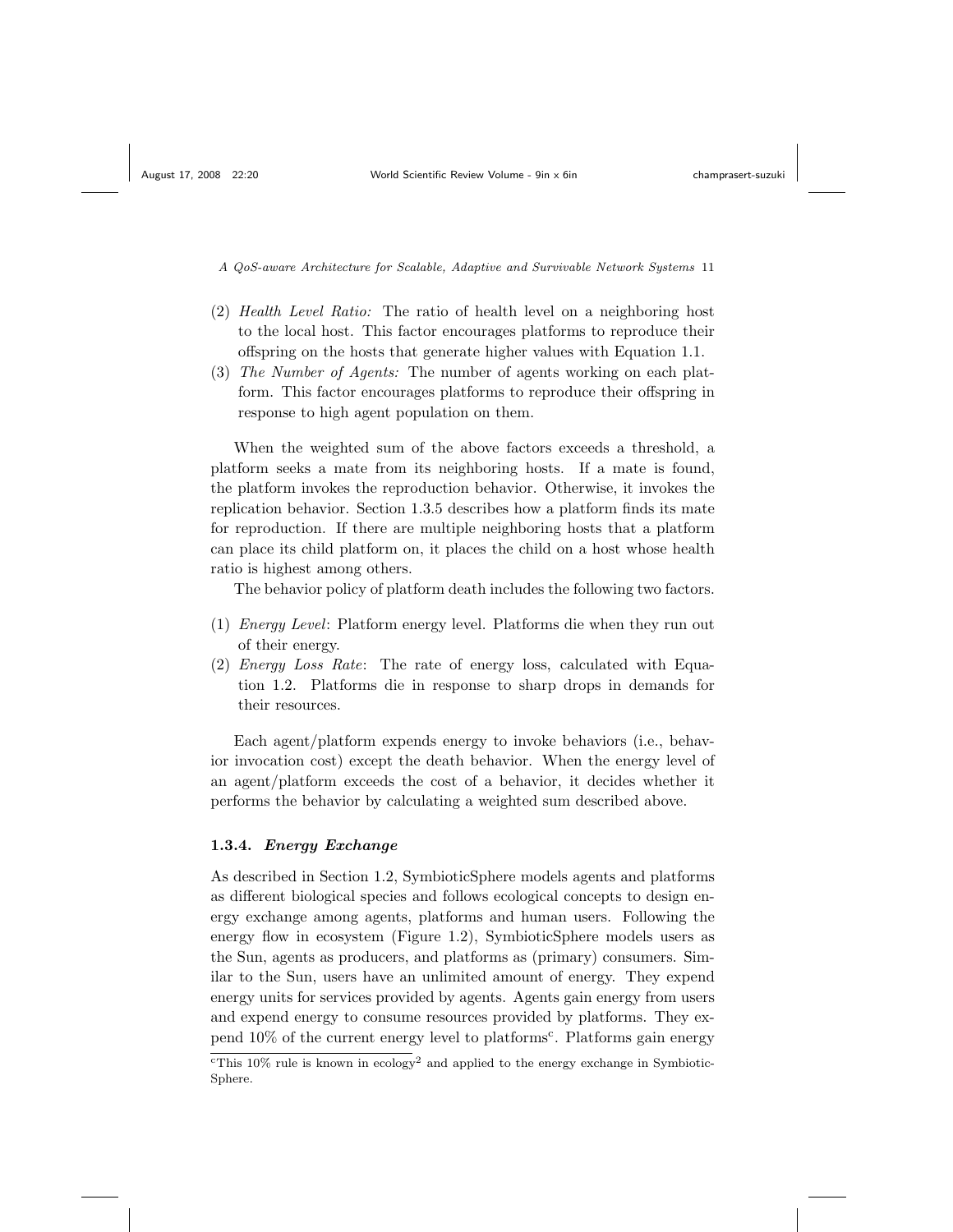from agents, and periodically evaporate 10% of the current energy level.

Agents dynamically change the frequency to transfer energy to platforms, depending on the rate of incoming service requests from users. When agents receive and process more service requests from users, they consume more resources. Thus, agents transfer energy units (i.e., 10% of the current energy level) to platforms more often. On the contrary, they reduce their energy transfer rate in response to a lower rate of incoming service requests.

In order to dynamically change energy transfer rate, each agent keeps an interval time between arrivals of an incoming service request and a previous request. It records the average, shortest and maximum intervals of previous requests  $(T_a, T_s$  and  $T_m$ , respectively). Figure 1.3 shows how often each agent transfers energy to an underlying platform. First, an agent waits for  $T_s$  and transfer energy to an underlying platform. Then, the agent examines whether a new service request(s) has arrived during the previous  $T_s$  interval. If arrived, the agent updates  $T_a$ ,  $T_s$  and  $T_m$ , waits for  $T_a$ , and transfer energy. Otherwise, it waits for  $T_a$  and transfers energy. Similarly, each agent repeats energy transfers in  $T_a$ ,  $T_s$  and  $T_m$  intervals (Figure 1.3).



Fig. 1.3. Energy Exchange in SymbioticSphere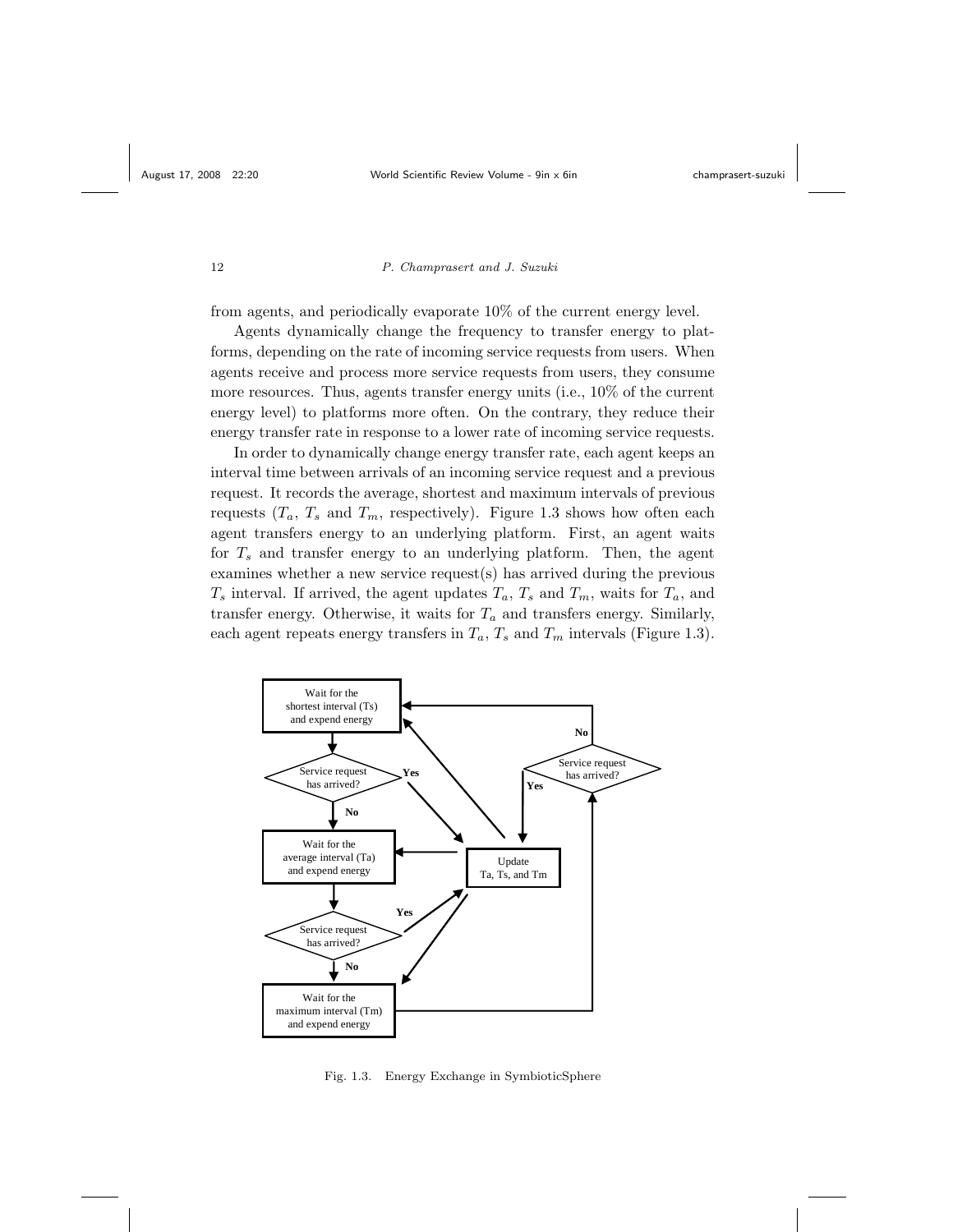$T_a$  is the simple average calculated with the intervals of previous N requests. The shortest and maximum intervals play a role to adjust energy transfer rate according to dynamic changes in request rate.  $T_s$  and  $T_m$ values are periodically reset (every M service requests).

Platforms dynamically change the frequency to evaporate energy (10% of the current energy level), depending on the rate of incoming energy transfers from agents. The more often they gain energy from agents, the more often they evaporate energy. Each platform changes its energy evaporation rate in the same way as each agent changes its energy expenditure rate; each platform follows the mechanism shown in Figure 1.3.

### 1.3.5. Constraint-aware Evolution

The weight and threshold values in behavior policies have significant impacts on the adaptability, scalability and survivability of agents and platforms. However, it is hard to anticipate all possible network conditions and find an appropriate set of weight and threshold values for the conditions. As shown in Section 1.3.3, there are 18 weight and threshold variables in total (11 for agent behavior policies and 7 for platform behavior policies). Assuming that 10 different values can be assigned to each variable, there are  $10^{18}$  possible combinations of weight and threshold values.

Instead of manual assignments, SymbioticSphere allows agents and platforms to autonomously find appropriate weight and threshold values through evolution, thereby adapting themselves to dynamic network conditions. Behavior policies are encoded as genes of agents and platforms. Each gene contains one or more weight values and a threshold value for a particular behavior. Figures 1.4 and 1.5 show the gene structure for agent and platform behavior policies, respectively. For example, for the agent reproduction behavior, a gene consists of three gene elements: (1)  $W_{r1}^a$ , a weight value for the energy level factor; (2)  $W_{r2}^a$ , a weight value for the factor of request queue length and (3)  $T_r^a$ , a threshold value (Figure 1.4)



Fig. 1.4. Gene Structure for Agent Behavior Policies

The genes of agents and platforms are altered via genetic operations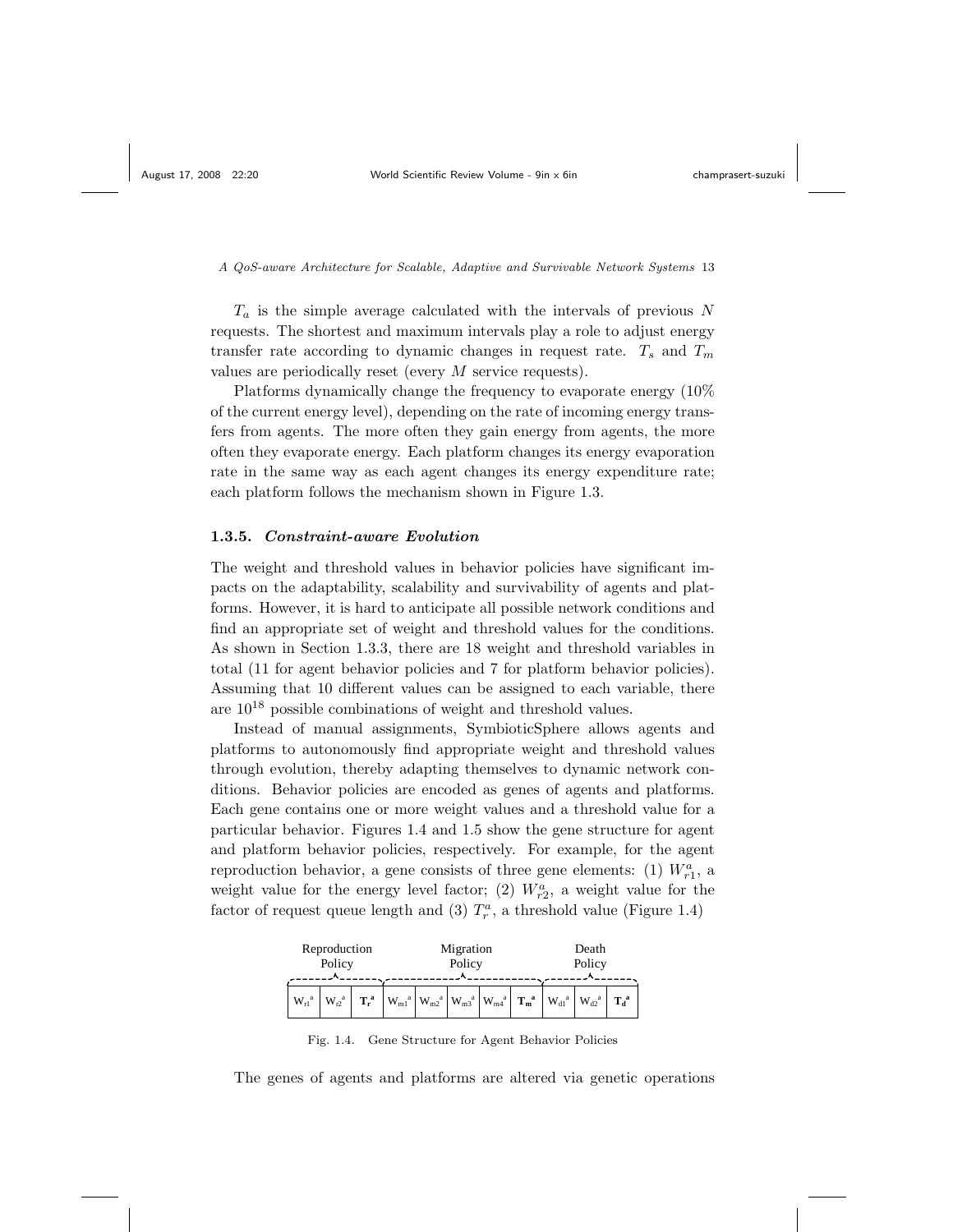### August 17, 2008 22:20 World Scientific Review Volume - 9in x 6in champrasert-suzuki

14 P. Champrasert and J. Suzuki



Fig. 1.5. Gene Structure for Platform Behavior Policies

(genetic crossover and mutation) when they perform the reproduction or replication behaviors. As described in Section 1.3.3, each agent/platform selects a mate when it performs the reproduction behavior. A mate is selected by ranking agents/platforms running on the local and neighboring hosts. For this ranking process, SymbioticSphere leverages a *constraint*based domination ranking mechanism.

Agents and platforms are ranked with the notion of constraint domination, which considers two factors: optimization objectives and QoS constraint violation. SymbioticSphere considers the following three objectives. For all objectives, the higher, the better.

- (1) Energy level
- (2) The total number of behavior invocations
- (3) Health level of the underlying host

Using these objectives, domination is determined among agents/platforms. Figure 1.6 shows an example to examine domination among four agents (Agent A to  $D$ ). For simplicity, this figure shows only two objectives: energy level and the number of behavior invocations. Agents are plotted on a two dimensional space whose axes represent the two objectives. In this example, Agent A is the best in both objectives; it is said to dominate the other three agents. In other words, Agent A is non-dominated. Agent B is dominated by Agent A; however, it dominates the other two agents (Agent  $C$  and  $D$ ). Agent  $C$  and  $D$  do not dominate with each other because one of them does not outperform the other in both objectives, and vise versa.

The second factor in the agent/platform ranking process is constraint violation on QoS such as response time, throughput and workload distribution. Each constraint is defined as the upper or lower bound of a QoS measure. For example, a constraint may specify that response time must be lower than 1 second. When an agent/platform satisfies all of given constraints, it is said to be feasible. Otherwise, it is said to be infeasible.

With the above two factors examined, an agent/platform  $i$  is said to constraint-dominate another agent/platform  $j$  if any of the following con-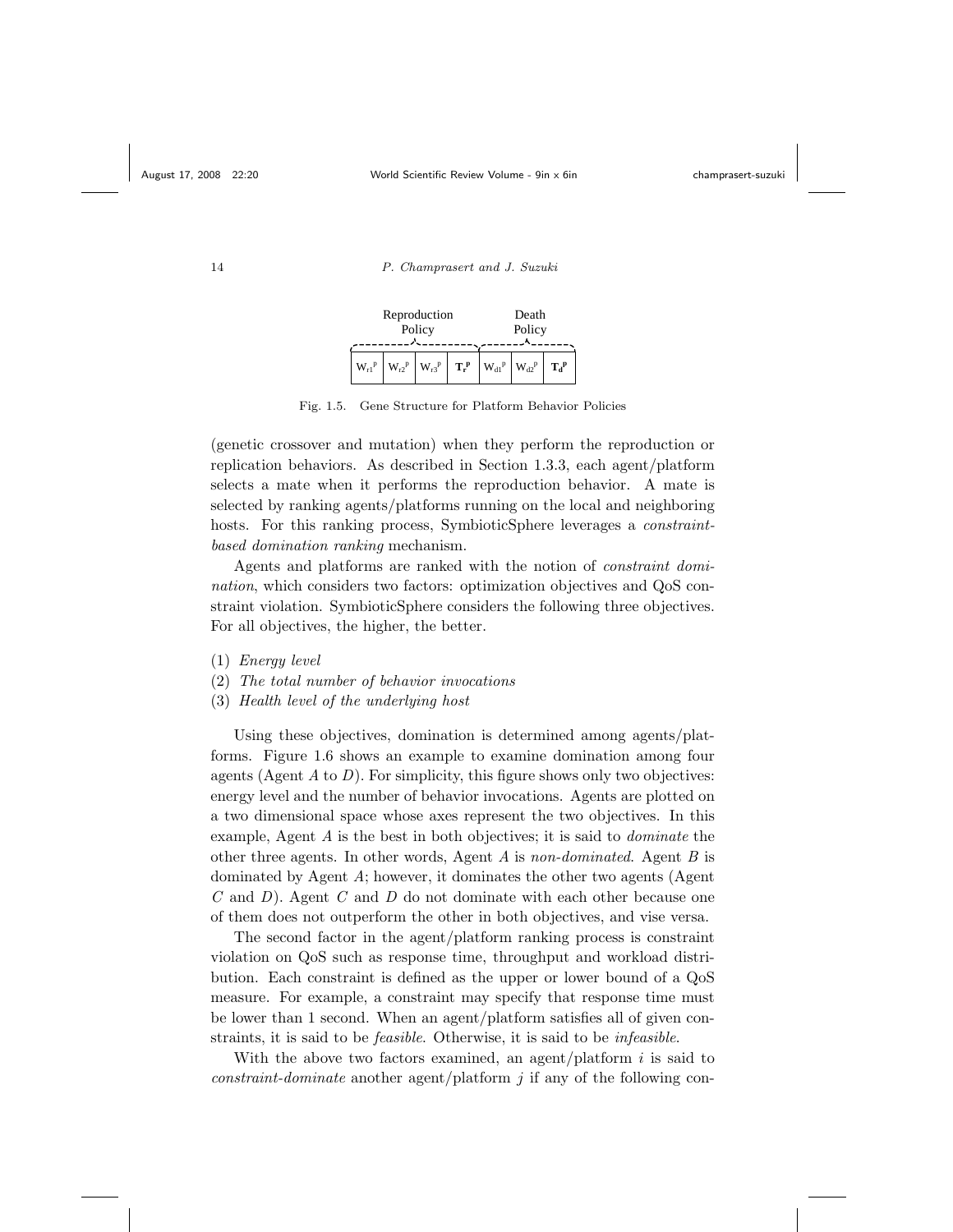

Fig. 1.6. An Example of Agent Domination An Example of Constraint Violation

ditions are true:

- $(1)$  *i* is feasible, and *j* is not.
- (2) Both  $i$  and  $j$  are feasible; however,  $i$  dominates  $j$ .
- (3) Both i and j are infeasible; however, i has a smaller degree of constraint violation than j.

Figure 1.7 shows an example to evaluate the degree of constraint violations by four agents. (Agent A, B, C and D are all infeasible.) The X and Y axes represent the difference between an actual QoS measure and a QoS constraint in response time and throughput, respectively. Agent A and D violate the constraints for response time and throughput. Agent B and C violate a constraint for response time, but satisfy a constraint for throughput. In this example, Agent B constraint-dominates the other three agents because its violation is minimum in both of two QoS measures. Agents A and C do not constraint-dominate with each other because one of them cannot yield lower violation in both QoS measures, and vice versa. (Agent A yields lower violation in response time but higher violation in throughput than Agent  $B$ .) Agent  $D$  is constraint-dominated by Agents  $A$  and  $C$ .

Agents/platforms are ranked with constraint-domination among them. Non-constraint-dominated agents/platforms are given the lowest rank, Rank 1. When an agent/platform is constraint-dominated by a Rank N agent/platform, its rank is  $N + 1$ .

Figure 1.8 shows pseudo code that shows the evolution process in SymbioticSphere. Table 1.2 shows a set of variables and functions used in the pseudo code.

In reproduction, crossover occurs. A parent and its mate contribute their genes and combine them for a child's genes. The child's gene element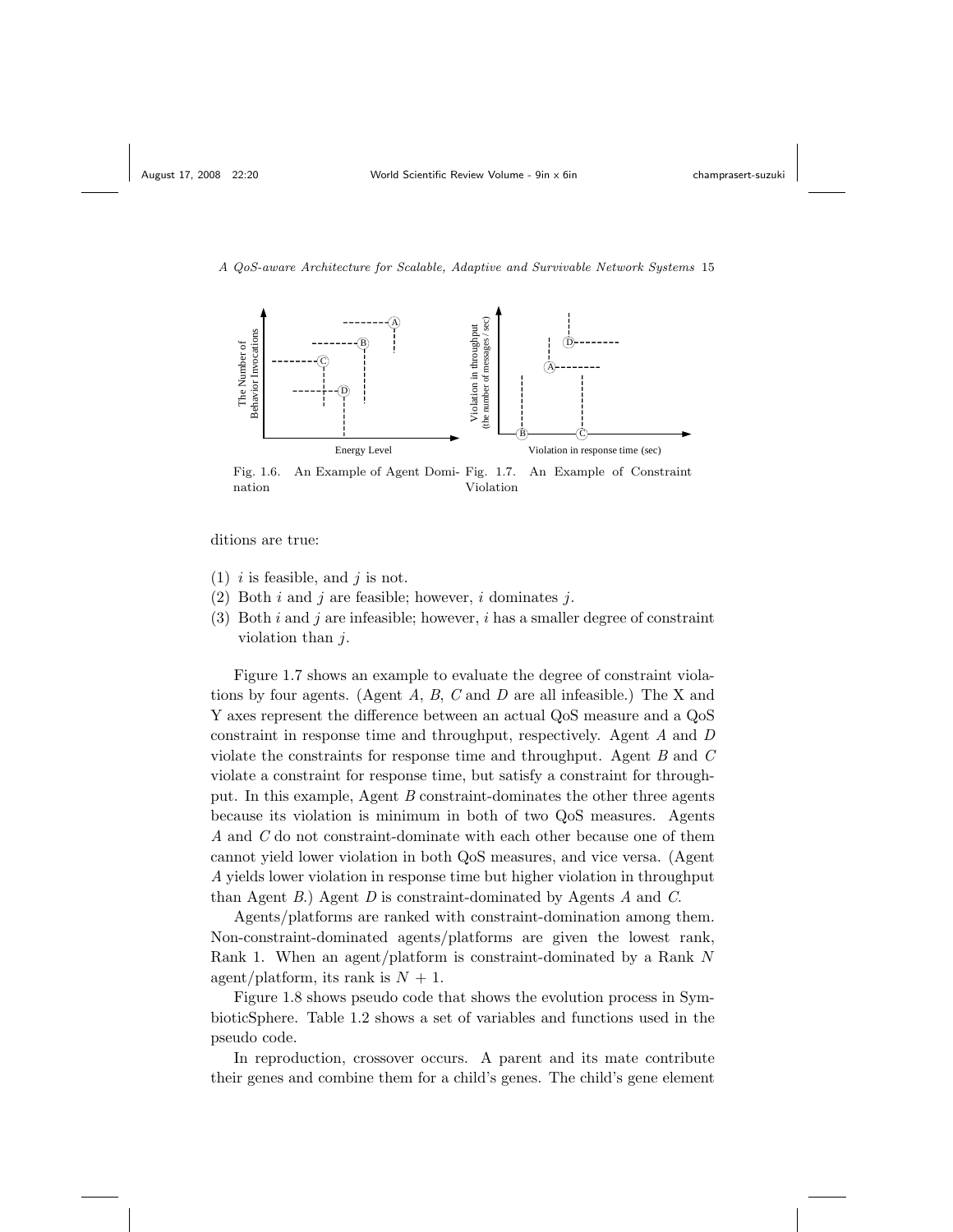## August 17, 2008 22:20 World Scientific Review Volume - 9in x 6in champrasert-suzuki

#### 16 P. Champrasert and J. Suzuki

| Variable or function | Description                                                                                           |  |  |
|----------------------|-------------------------------------------------------------------------------------------------------|--|--|
| Agents               | A set of agents at the current simulation cycle.                                                      |  |  |
| Platforms            | A set of platforms at the current simulation cycle.                                                   |  |  |
| parent               | An agent (parent <sup>a</sup> ) or a platform (parent <sup>p</sup> ) that invokes the repro-          |  |  |
|                      | duction behavior.                                                                                     |  |  |
| mate                 | An agent $(mate^a)$ or a platform $(mate^p)$ that is selected as a mate.                              |  |  |
| child                | An agent $\left( child^a \right)$ or a platform $\left( child^p \right)$ that is reproduced or repli- |  |  |
|                      | cated.                                                                                                |  |  |
| child[i]             | The <i>i</i> -th gene element of a child agent/platform $(0 \le i \le N)$                             |  |  |
| mutationRate         | The probability to perform mutation. 0.1 is currently used.                                           |  |  |
| FINDMATE(parent)     | Returns a mate for a given parent agent/platform. Returns $\oslash$ if                                |  |  |
|                      | no agents/platforms exist on the local and direct neighbor (one-hop                                   |  |  |
|                      | away) hosts. Returns a Rank 1 agent/platform on those hosts if the                                    |  |  |
|                      | parent is feasible. Otherwise, returns a feasible agent/platform, on                                  |  |  |
|                      | those hosts, which performs best in the $QoS$ whose constraint(s) the                                 |  |  |
|                      | parent violates.                                                                                      |  |  |
| FITNESS(parent)      | Returns the number of agents/platforms that the parent constraint-                                    |  |  |
|                      | dominates on the local and direct neighbor hosts.                                                     |  |  |
| U(0,1)               | Generates a random number between 0 to 1 based on the uniform                                         |  |  |
|                      | distribution.                                                                                         |  |  |
| $N(\mu, \sigma)$     | Generates a random number based on a normal distribution whose                                        |  |  |
|                      | average is $\mu$ and standard deviation is $\sigma$ . Currently, 0 and 0.3 are                        |  |  |
|                      | used for $\mu$ and $\sigma$ .                                                                         |  |  |

Table 1.2. Variables and Functions used in Figure 1.8

value is in between its parent's and a mate's. It is shifted to closer to its parent's and a mate's, depending on their fitness values. After crossover, mutation may occur on the child's genes. Each gene element is randomly altered based on a uniform distribution function  $(U(0, 1))$ . See Figure 1.9 for an example of crossover and mutation. In replication, a parent copies its genes to its child. Then, mutation may occur on the child's genes in the same way as the mutation in reproduction.

## 1.4. Evaluation

This section shows a series of simulation results to evaluate the biologicallyinspired mechanisms in SymbioticSphere. The objectives of simulations are to examine how the biologically-inspired mechanisms impact the adaptability, scalability and survivability of network systems. Simulations were carried out with the SymbioticSphere simulator, which implements the biologically-inspired mechanisms described in Section 1.3<sup>d</sup> .

<sup>d</sup>The current code base of the SymbioticSphere simulator contains 15,200 lines of Java code. It is freely available at http://dssg.cs.umb.edu/projects/SymbioticSphere/.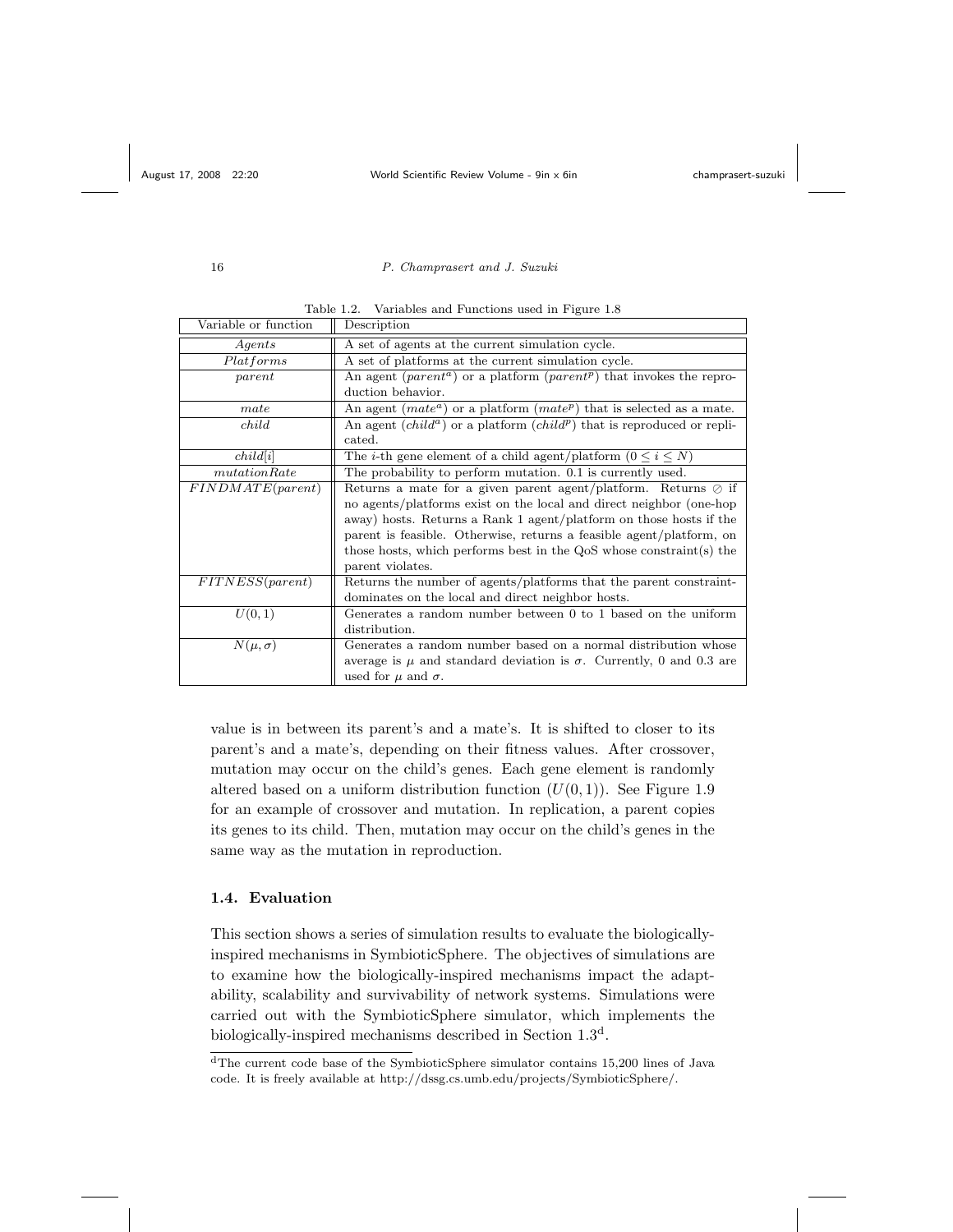main while not the last cycle of a simulation run do for each parent<sup>a</sup>  $\in$  Agents |<br>|<br>|<br>|<br>|  $\overline{\phantom{a}}$ do  $\int$  if parent<sup>a</sup> invokes the reproduction behavior  $\int$  $\mid$ then  $\int mate^a \leftarrow \text{FINDMATE}(parent^a)$  $\int$  if  $mate^a \neq \oslash$ >>: else child<sup>a</sup> ← Replicate(parenta) then  $child^a \leftarrow$  REPRODUCE $(parent^a, mate^a)$ for each  $parent^p \in Platforms$ do  $\int$  $\vert$ if  $parent<sup>p</sup>$  invokes the reproduction behavior then  $\int mate^p \leftarrow \text{FINDMATE}(parent^p)$  $\int$  if  $mate^p \neq \emptyset$  $\mathcal{L}$ then  $child^p \leftarrow$  REPRODUCE(parent<sup>p</sup>, mate<sup>p</sup>) else  $child^p \leftarrow \text{REPLICATE}(parent^p)$  $procedure$  REPRODUCTION(*parent, mate*)  $child \leftarrow$  CROSSOVER(parent, mate)  $child \leftarrow$  MUTATE $\left(child\right)$ return (child) procedure REPLICATION(parent)  $child \leftarrow$  MUTATE(*parent*) return (child) procedure CrossOver(parent, mate) for  $i \leftarrow 1$  to  $N$ do  $\int center_i = (parent[i] + mate[i])/2$  $\begin{cases} \text{offset} = \frac{\frac{1}{(FITNESS(mate) - FITNESS(parent))}}{\frac{1}{FITNESS(parent) + FITNESS(mate))}} \end{cases}$  $\left\{ \right.$  $\frac{F[TIMESS(mate) - F[TIMESS(parent))}{P[TIMESS(mate)]} * \frac{|mate[i] - parent[i]|}{2}$ if  $mate[i] \geq parent[i]$ then  $child[i] = center_i + offset$ else  $child[i] = center_i - offset$ return (child)  $procedure$  MUTATE( $parent$ ) for  $i \leftarrow 1$  to  $N$ do  $\int$  if  $U(0, 1) \leq mutationRate$ **then**  $child[i] = parent[i](1 + N(\mu, \sigma))$ return (child)

Fig. 1.8. Evolution Process in SymbioticSphere

## 1.4.1. Simulation Configurations

This section describes the implementation and configuration of the SymbioticSphere simulator. The implementation and configuration are commonly used in all the simulations.

A simulated network system is designed as a server farm. Each agent implements a web service in its body. Its behavior policies are randomly configured at the beginning of each simulation. Figure 1.10 shows a simu-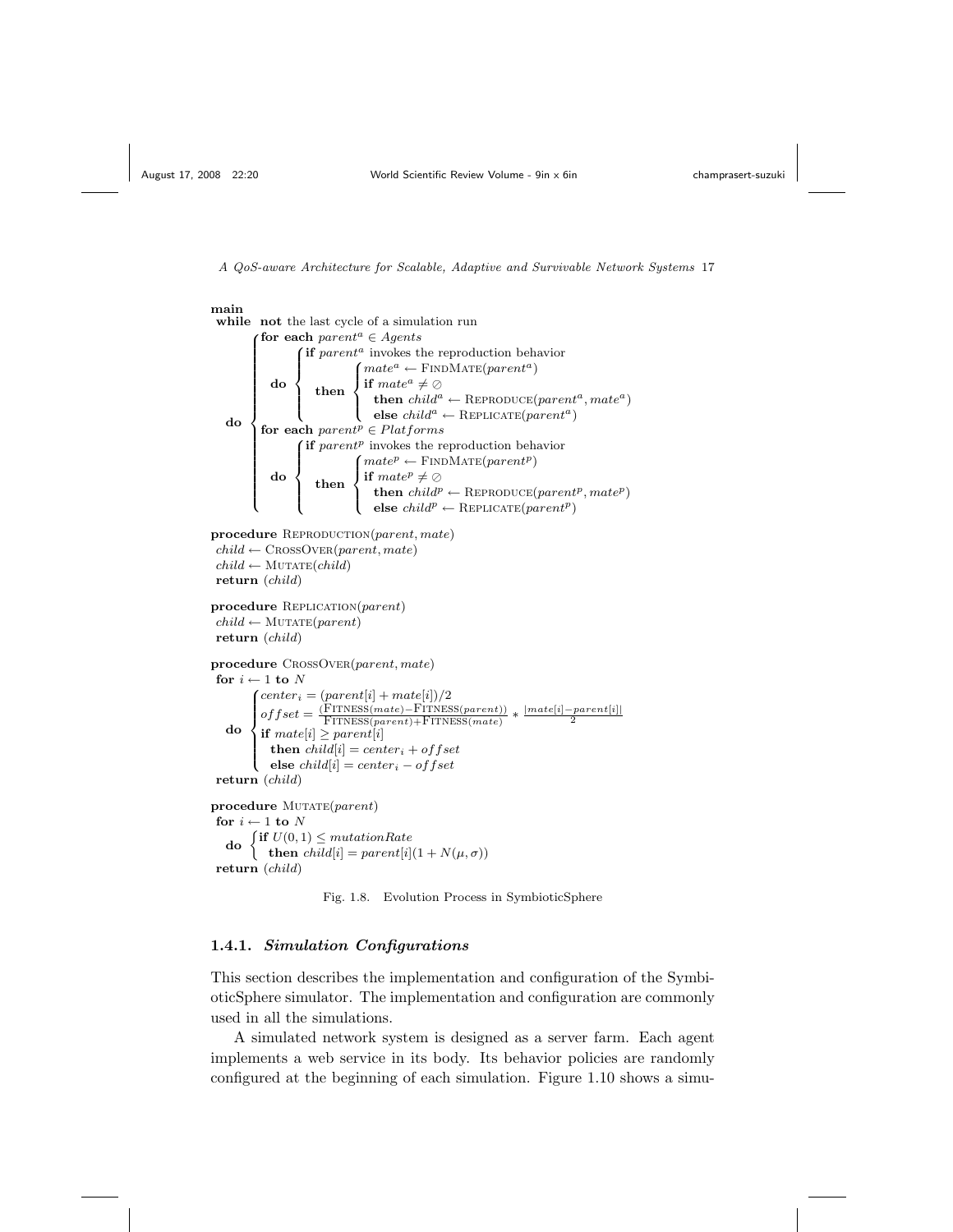

Fig. 1.9. Example Genetic Operations

lated network. It consists of hosts connected in an  $N \times N$  grid topology, and service requests travel from users to agents via user access point. This simulation study assumes that a single (emulated) user runs on the access point and sends service requests to agents. Each host has 256 MB or  $320$  MB of memory space<sup>e</sup> Out of the memory space, an operating system consumes 128 MB, and Java virtual machine consumes 64 MB. The remaining space is available for a platform and agents on each host. Each agent and platform consumes 5 MB and 20 MB, respectively. This assumption is obtained from prior empirical experiments.<sup>9</sup>



Fig. 1.10. Simulated Network

Each host operates in the active or inactive state. When a platform works on a host, the host is active and consumes 60 W power. The host goes to the inactive state when a platform dies on it. An inactive host consumes 5 W power. This assumption on power consumption is obtained

<sup>e</sup>Currently, memory availability represents resource availability on each platform/host.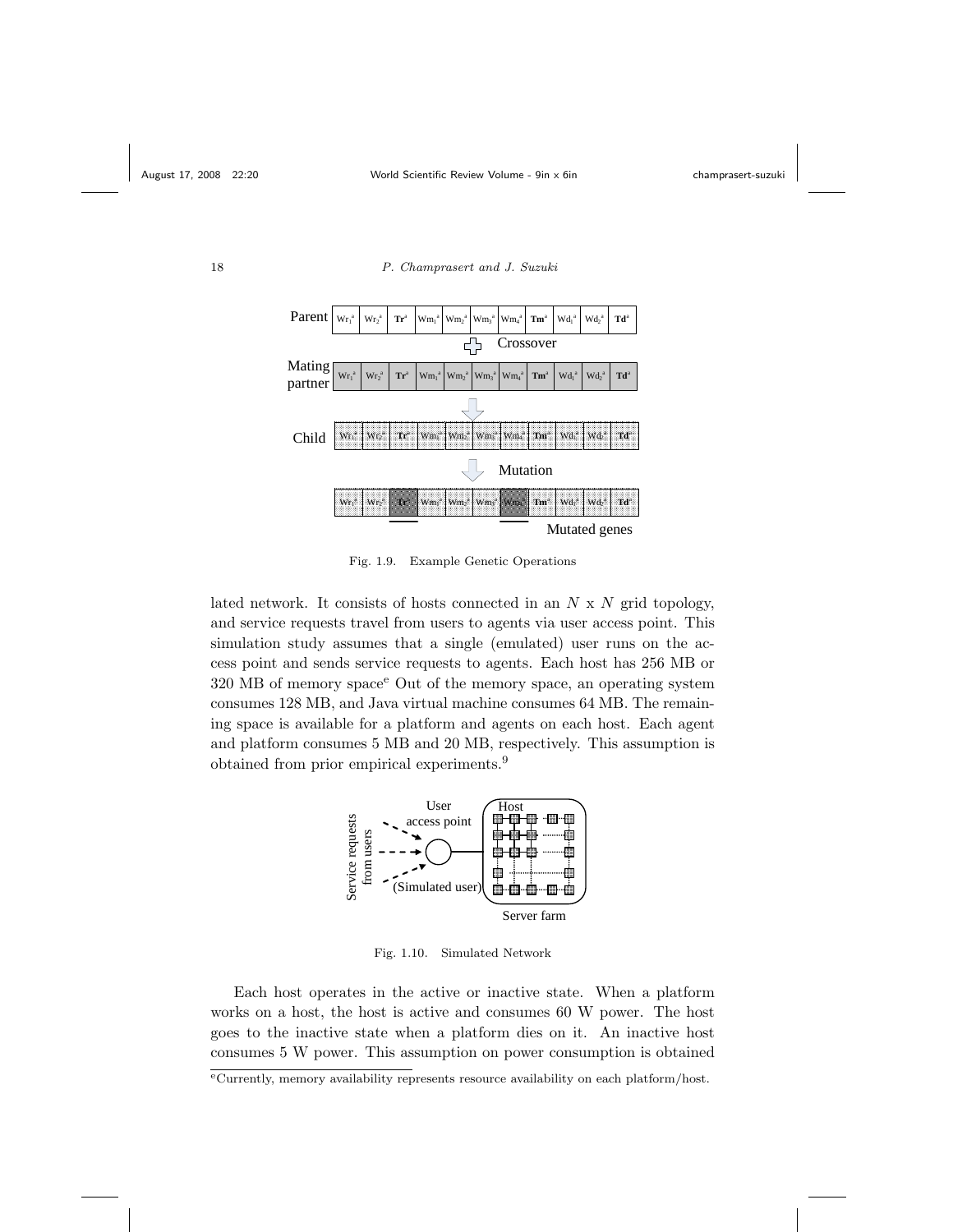from Reference 10. A host becomes active from the inactive state using the Wake On LAN (WOL) technology.<sup>11</sup> When a platform places its offspring on an inactive host, it sends a WOL packet to the host to activate it.

Figure 1.11 shows pseudo code to run users, agents and platforms in each simulation run. A single execution of this while loop corresponds to one simulation cycle.

#### main

|  | while not the last cycle of a simulation run                                                                                              |                                                                                                                                                                                                                                               |  |  |  |  |
|--|-------------------------------------------------------------------------------------------------------------------------------------------|-----------------------------------------------------------------------------------------------------------------------------------------------------------------------------------------------------------------------------------------------|--|--|--|--|
|  | for each <i>user</i>                                                                                                                      |                                                                                                                                                                                                                                               |  |  |  |  |
|  | $\mbox{\bf do }\begin{cases} \mbox{Send service requests to agents according to a} \\ \mbox{confirmed service request rate}. \end{cases}$ |                                                                                                                                                                                                                                               |  |  |  |  |
|  |                                                                                                                                           |                                                                                                                                                                                                                                               |  |  |  |  |
|  | for each agent                                                                                                                            |                                                                                                                                                                                                                                               |  |  |  |  |
|  |                                                                                                                                           |                                                                                                                                                                                                                                               |  |  |  |  |
|  |                                                                                                                                           | order that a service request(s) received<br>then Process the request(s) and gain energy.<br>do a Determine whether or not to invoke the reproduction,<br>replication, migration and death behaviors.<br>Transfer energy to the local p        |  |  |  |  |
|  |                                                                                                                                           |                                                                                                                                                                                                                                               |  |  |  |  |
|  |                                                                                                                                           |                                                                                                                                                                                                                                               |  |  |  |  |
|  |                                                                                                                                           |                                                                                                                                                                                                                                               |  |  |  |  |
|  | for each platform                                                                                                                         |                                                                                                                                                                                                                                               |  |  |  |  |
|  |                                                                                                                                           |                                                                                                                                                                                                                                               |  |  |  |  |
|  |                                                                                                                                           | $\mbox{\bf do} \begin{cases} {\rm Gain~energy~from~the~local~agents} \\ {\rm Determine~whether~or~not~to~invoke~the~reproduction,} \\ {\rm replication~and~death~behavors.} \\ {\rm Update~ healthy.} \\ {\rm Evaporate~energy.} \end{cases}$ |  |  |  |  |
|  |                                                                                                                                           |                                                                                                                                                                                                                                               |  |  |  |  |
|  |                                                                                                                                           |                                                                                                                                                                                                                                               |  |  |  |  |
|  |                                                                                                                                           |                                                                                                                                                                                                                                               |  |  |  |  |

Fig. 1.11. Pseudo Code to Run Users, Agents and Platforms in a Simulation

When a user issues a service request, the service request is passed to the local platform on which the user resides, and the platform performs a discovery process to search a target agent that can process the issued service request. The platform (discovery originator) forwards a discovery message to its neighboring platforms, asking whether they host a target agent. If a neighboring platform hosts a target agent, it returns a discovery response to the discovery originator. Otherwise, it forwards the discovery message again to its neighboring platforms. Figure 1.12 shows this decentralized agent discovery process. Note that there is no centralized directory to keep track of agent locations.

Through the above discovery process, a user finds a set of platforms hosting the target agents that can process his/her service request. The user chooses the platform closest to him/her and transmits his/her service request to the platform. When the service request arrives the platform, the platform inserts the request into its request queue. (Each platform maintains a request queue for queuing incoming service requests and dispatching them to agents.) Each platform inspects the number of queued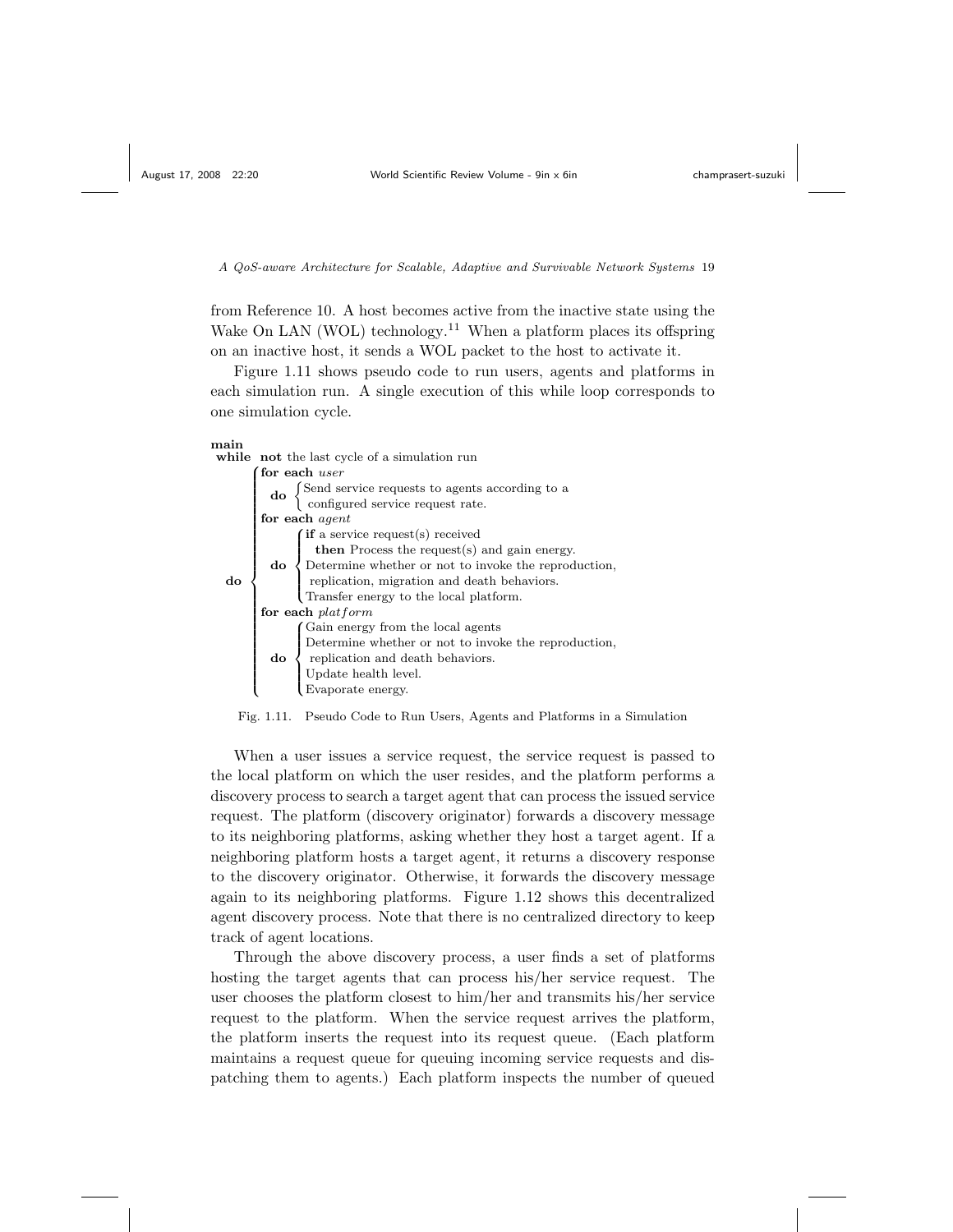|    | while not the last cycle of a simulation run |          |  |                                                                                                                                           |  |  |
|----|----------------------------------------------|----------|--|-------------------------------------------------------------------------------------------------------------------------------------------|--|--|
|    | $\int$ if a discovery message(s) arrived     |          |  |                                                                                                                                           |  |  |
|    | (for each discovery message                  |          |  |                                                                                                                                           |  |  |
| do | then <                                       | $\bf{d}$ |  | $\boldsymbol{\mathsf{f}}$ if the discovery message matches one of the local agents                                                        |  |  |
|    |                                              |          |  | $\textbf{then } \left\{ \begin{matrix} \text {Return a discovery response to the} \\ \text { discovery originator.} \end{matrix} \right.$ |  |  |
|    |                                              |          |  | <b>else</b> $\begin{cases}$ Forward the discovery message to neighboring platforms.                                                       |  |  |
|    |                                              |          |  |                                                                                                                                           |  |  |

Fig. 1.12. Pseudo Code for Agents Discovery Process

service requests and the number of the local agents running on it in each simulation cycle. If the number of queued requests exceeds the number of service requests that the local agents can process in one simulation cycle, the platform transfers the queued requests to neighboring platforms hosting the (idle) agents that can process the requests. This propagation continues until the number of queued requests becomes smaller than the number of service requests that the local agents can process in one simulation cycle. Figure 1.13 shows this request propagation process.

|  |                                                                                                                                                                                                                                                                                                                                                                                                     | while not the last cycle of a simulation run |  |  |  |  |
|--|-----------------------------------------------------------------------------------------------------------------------------------------------------------------------------------------------------------------------------------------------------------------------------------------------------------------------------------------------------------------------------------------------------|----------------------------------------------|--|--|--|--|
|  | $\text{do} \begin{cases} \text{if } \# \text{ of queued requests } > \# \text{ of requests that the local agents can process} \\ \text{in one simulation cycle} \\ \text{then } \begin{cases} \text{if there are one or more neighboring platform(s) that can process} \\ \text{quued requests} \\ \text{then Transfer queued requests to those platforms in round robin.} \end{cases} \end{cases}$ |                                              |  |  |  |  |
|  |                                                                                                                                                                                                                                                                                                                                                                                                     |                                              |  |  |  |  |
|  |                                                                                                                                                                                                                                                                                                                                                                                                     |                                              |  |  |  |  |
|  |                                                                                                                                                                                                                                                                                                                                                                                                     |                                              |  |  |  |  |
|  |                                                                                                                                                                                                                                                                                                                                                                                                     |                                              |  |  |  |  |
|  | else Dispatch queued requests to the local agents.                                                                                                                                                                                                                                                                                                                                                  |                                              |  |  |  |  |

Fig. 1.13. Pseudo Code for Service Request Propagation

In this simulation study, SymbioticSphere is compared with the Bio-Networking Architecture (BNA).9,12,13 In BNA, agents are modeled after biological entities and designed to evolve and adapt dynamic network conditions in a decentralized manner. See also Section 1.5.

### 1.4.2. Evaluation of Energy Exchange

This section evaluates SymbioticSphere's energy exchange mechanism described in Section 1.3.4. In this evaluation, an agent is deployed on a platform to accept service requests from the user. The agent does not invoke any behaviors to focus on the evaluation of energy exchange.  $T_s$  and  $T_m$  values are periodically reset every 50 service requests.

Figure 1.14 shows how the user changes service request rate over time. In order to evaluate the energy exchange in SymbioticSphere, two agents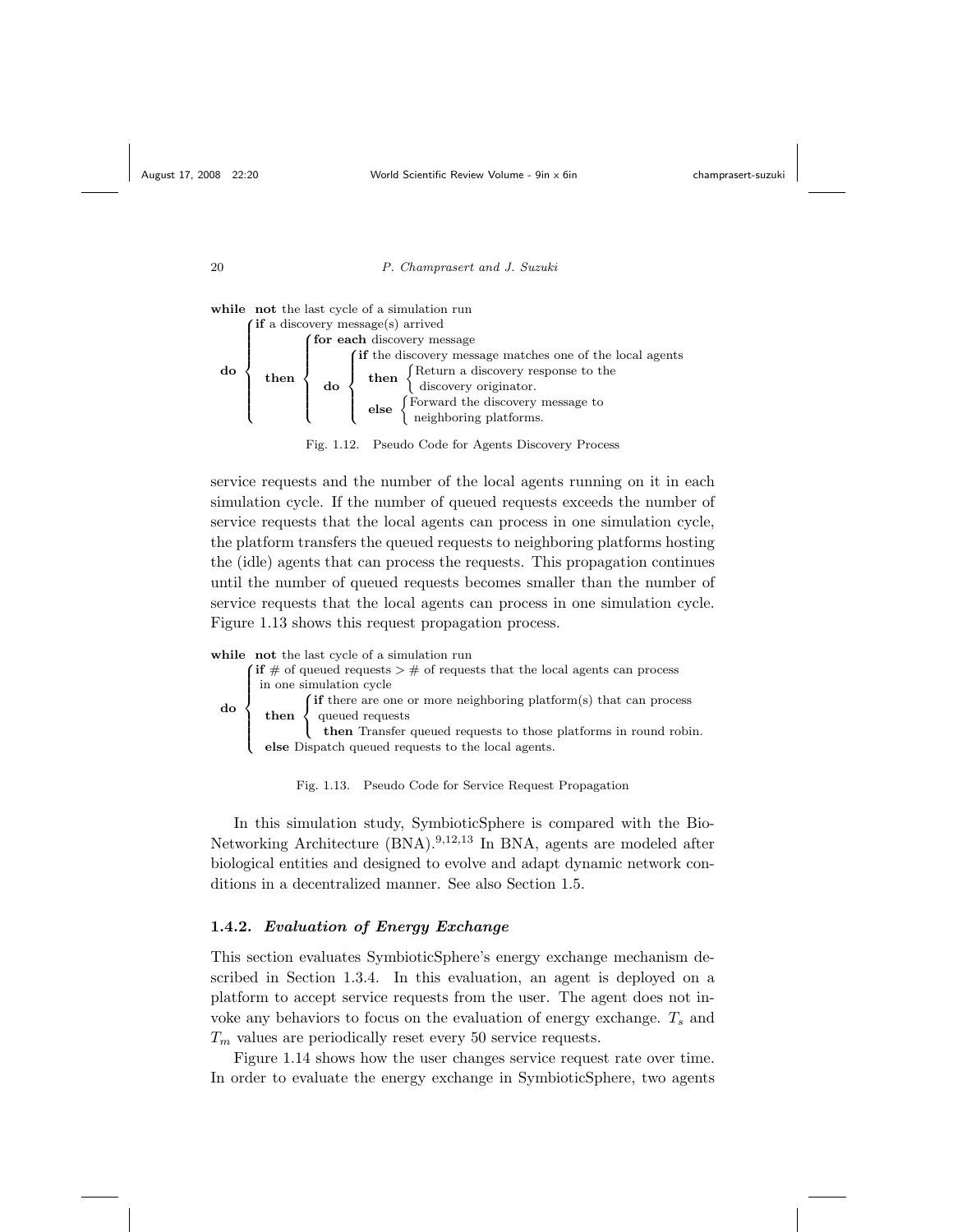are implemented and compared. The first agent implements the energy exchange mechanism described in Section 1.3.4 It uses  $T_a$ ,  $T_s$  and  $T_m$  intervals. The second agent uses  $T_a$  only.

Figure 1.15 shows how much energy the two agents transfer to their local platforms. It demonstrates that the SymbioticSphere's energy exchange mechanism allows an agent to change its energy expenditure rate against dynamic changes in energy intake (i.e., service request rate). With  $T_a$ ,  $T_s$ and  $T_m$ , an agent's energy expenditure better follows the changes in energy intake than using  $T_a$  only.



Fig. 1.14. Service Request Rate Fig. 1.15. Energy Expenditure Rate

## 1.4.3. Evaluation of Adaptability

This section evaluates how agents and platforms adapt to dynamic network conditions. In this evaluation, adaptability is defined as service adaptation and *resource adaptation*. Service adaptation is a set of activities to adaptively improve the quality and availability of services provided by agents. The quality of services is measured as response time and throughput of agents for processing service requests from users. Service availability is measured as the number of agents. Resource adaptation is a set of activities to adaptively improve resource availability and resource efficiency. Resource availability is measured as the number of platforms that make resources available for agents. Resource efficiency indicates how many service requests can be processed per resource utilization of agents and platforms.

A simulated network is a 7x7 network with 49 network hosts, each of which has 256 MB memory space. At the beginning of each simulation, an agent and a platform are deployed on each node (i.e., 49 platforms and 49 agents on 49 network hosts). Figure 1.16 shows how the user changes service request rate over time. This is obtained from a workload trace of the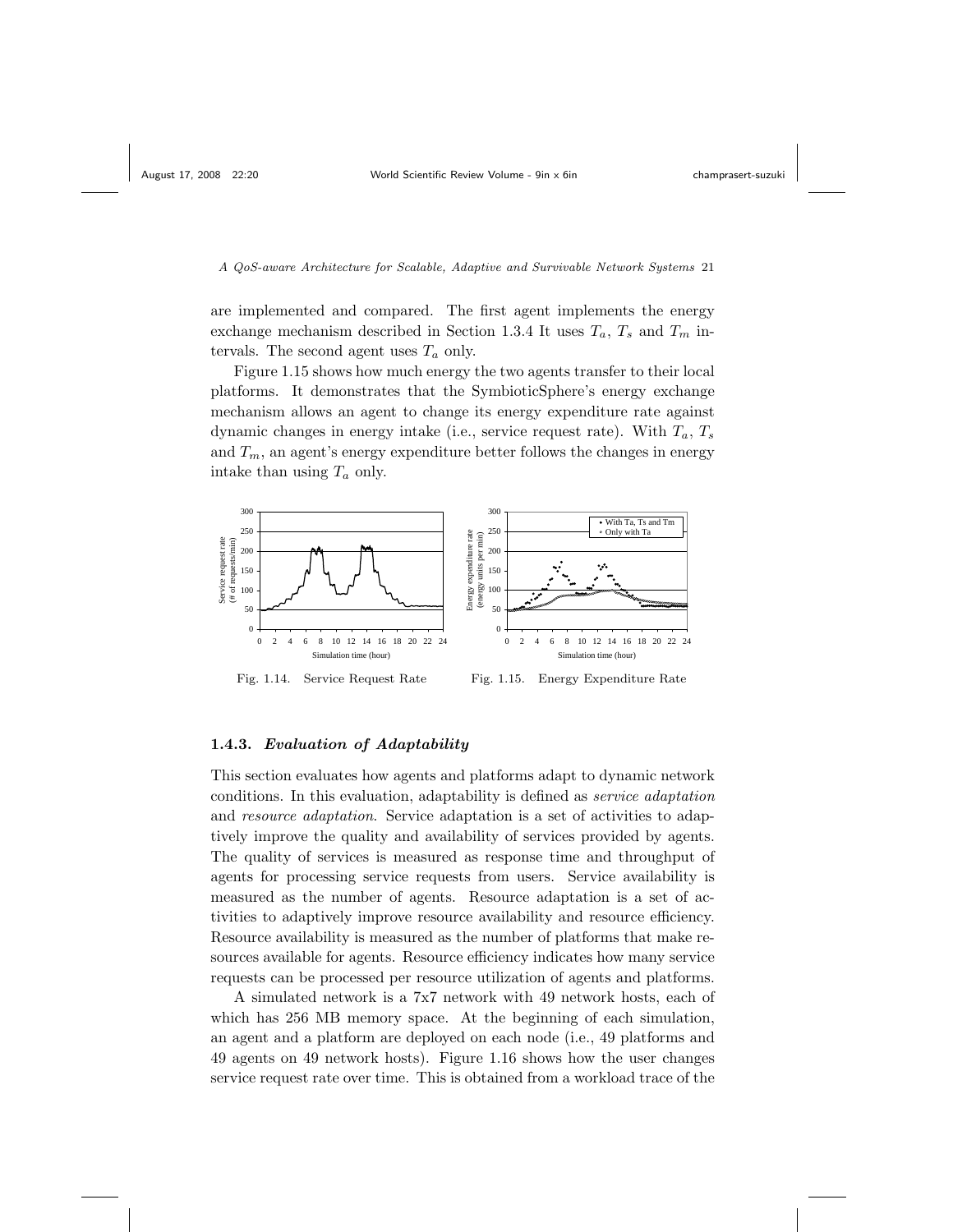1998 Olympic official website.<sup>14</sup> The peak demand is 9,600 requests/min. Each simulation was carried out for 10 days in simulation time by repeating the daily workload trace 10 times.

Figure 1.17 shows how service availability (i.e., the number of agents) changes against dynamic service request rate. At the beginning of a simulation, the number of agents fluctuates in SymbioticSphere and BNA because agent behavior policies are initially random. However, as evolution continues over time, agents adapt their population to the changes in service request rate. When service request rate becomes high, agents gain more energy from a user and replicate themselves more often. In contrast, when service request rate becomes low, some agents die due to energy starvation because they cannot balance their energy gain and expenditure. This result demonstrates that the biologically-inspired mechanisms in SymbioticSphere allow agents to evolve their behavior policies and adaptively adjust their availability as a group. Figure 1.17 also shows that agent population are more sensitive to workload changes in SymbioticSphere than BNA.

Figure 1.18 shows how resource availability (i.e., the number of platforms) changes against dynamic service request rate. At the beginning of a simulation, the number of platforms fluctuates in SymbioticSphere because platform behavior policies are initially random. However, as evolution continues over time, platforms adapt their population to the changes in service request rate. When service request rate becomes high, agents gain more energy and transfer more energy to platforms. In response to abundance of stored energy, platforms replicate or reproduce offspring more often. In contrast, when service request rate becomes low, some platforms die due to energy starvation because they cannot gain enough energy from agents to keep their population. Figure 1.18 demonstrates that the biologicallyinspired mechanisms in SymbioticSphere allow platforms to evolve their behavior policies and adaptively adjust resource availability as a group. In BNA, platforms are not designed as biological entities; the number of platforms does not change dynamically, but remains at 49.

Figure 1.19 shows the average response time for agents to process one service request from the user. This includes the request transmission latency between the user and an agent and the processing overhead for an agent to process a service request. In SymbioticSphere, the average response time is maintained very low; less than 5 seconds, because agents increase their population to process more service requests (see Figure 1.17) and migrate toward the user. Figure 1.19 demonstrates that the biologicallyinspired mechanisms in SymbioticSphere allow agents to autonomously im-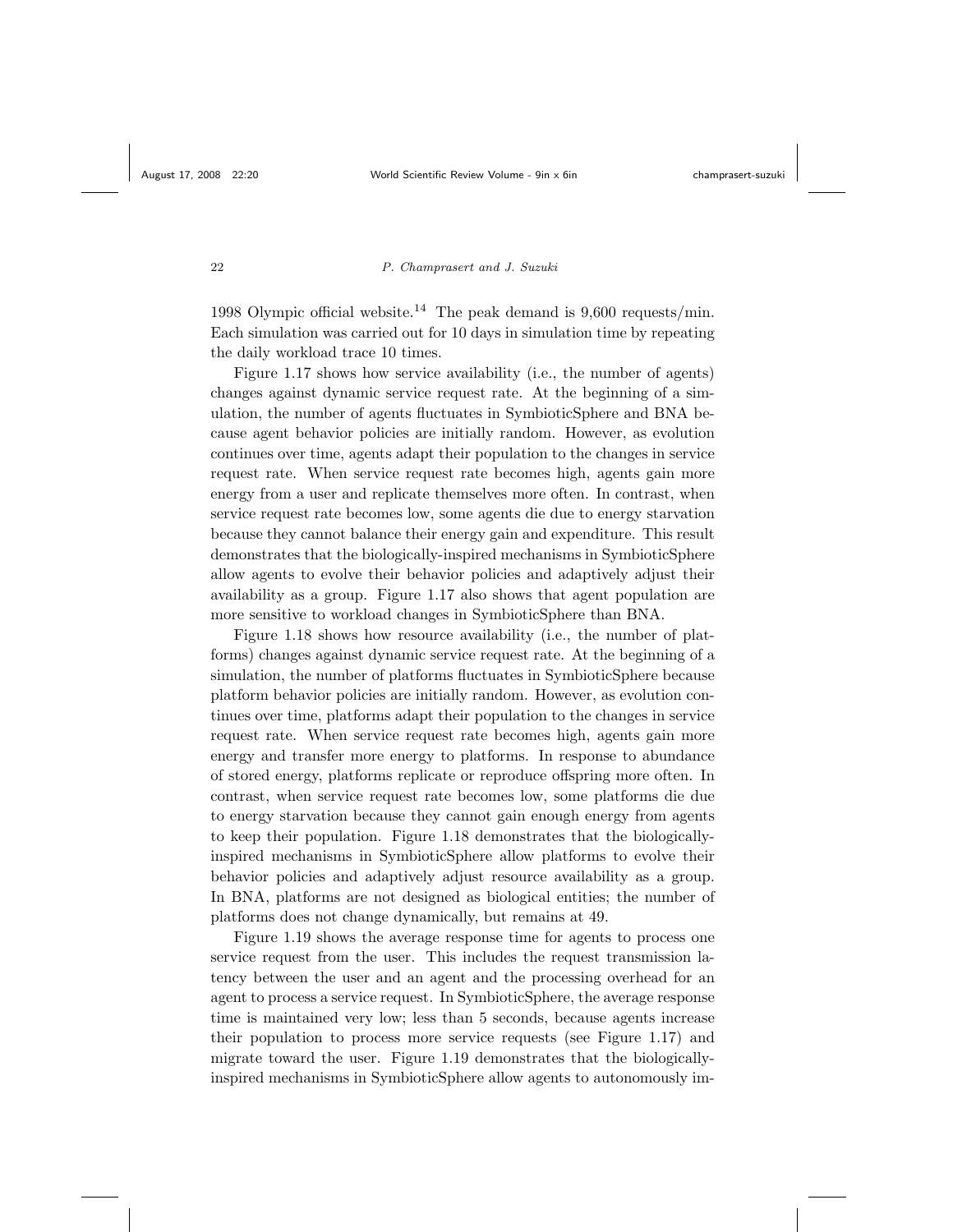prove and maintain response time. In BNA, agents fail to consistently maintain low response time in several days because they do not adapt their population well to the changes in service request rate (Figure 1.17). Agent evolution process operates better in SymbioticSphere than BNA. See Section 1.5 for the differences in the evolution process in the two architectures.

Figure 1.20 shows the throughput of agents. Throughput is measured as the ratio of the number of service requests agents process to the total number of service requests the user issues. In SymbioticSphere, throughput is maintained very high; i.e., higher than 98%, because agents adapt their population to dynamic service request rate (Figure 1.17). Figure 1.20 demonstrates that the biologically-inspired mechanisms in SymbioticSphere allow agents to autonomously improve and maintain throughput. In BNA, agents fail to consistently maintain high throughput in several days. For example, throughput drops to 84% in Day 6. This is because agents do not adapt their population well to the changes in service request rate. Agent evolution process operates better in SymbioticSphere than BNA. See Section 1.5 for the differences in the evolution process in the two architectures.

Figure 1.21 shows how resource efficiency changes. Resource efficiency is measured with the following equation:

Resource *efficiency* = 
$$
\frac{\text{The total number of service requests processed by agents}}{\text{The total amount resources consumed by agents and platforms} \tag{1.3}
$$

SymbioticSphere always yields higher resource efficiency than BNA because, in BNA, platforms do not adapt their population to dynamic service request rate; 49 platforms are active at all times (Figure 1.18). In SymbioticSphere, both agents and platforms autonomously adapt their populations to dynamic service request rate (Figures 1.17 and 1.18); thus, resource efficiency is always higher in SymbioticSphere. Figure 1.21 demonstrates that the biologically-inspired mechanisms in SymbioticSphere allows agents and platforms to retain high resource efficiency.

Figure 1.22 shows the total power consumption in SymbioticSphere and BNA. In SymbioticSphere, each host operates in active or inactive state depending on whether a platform works on the host (Section 1.4.1). Since platforms adapt their population to dynamic service request rate (Figure 1.18), hosts change their states between active and inactive based on the changes in service request rate. More hosts become active in response to higher service request rate, and more hosts become inactive in response to lower service request rate. In BNA, all hosts are always active because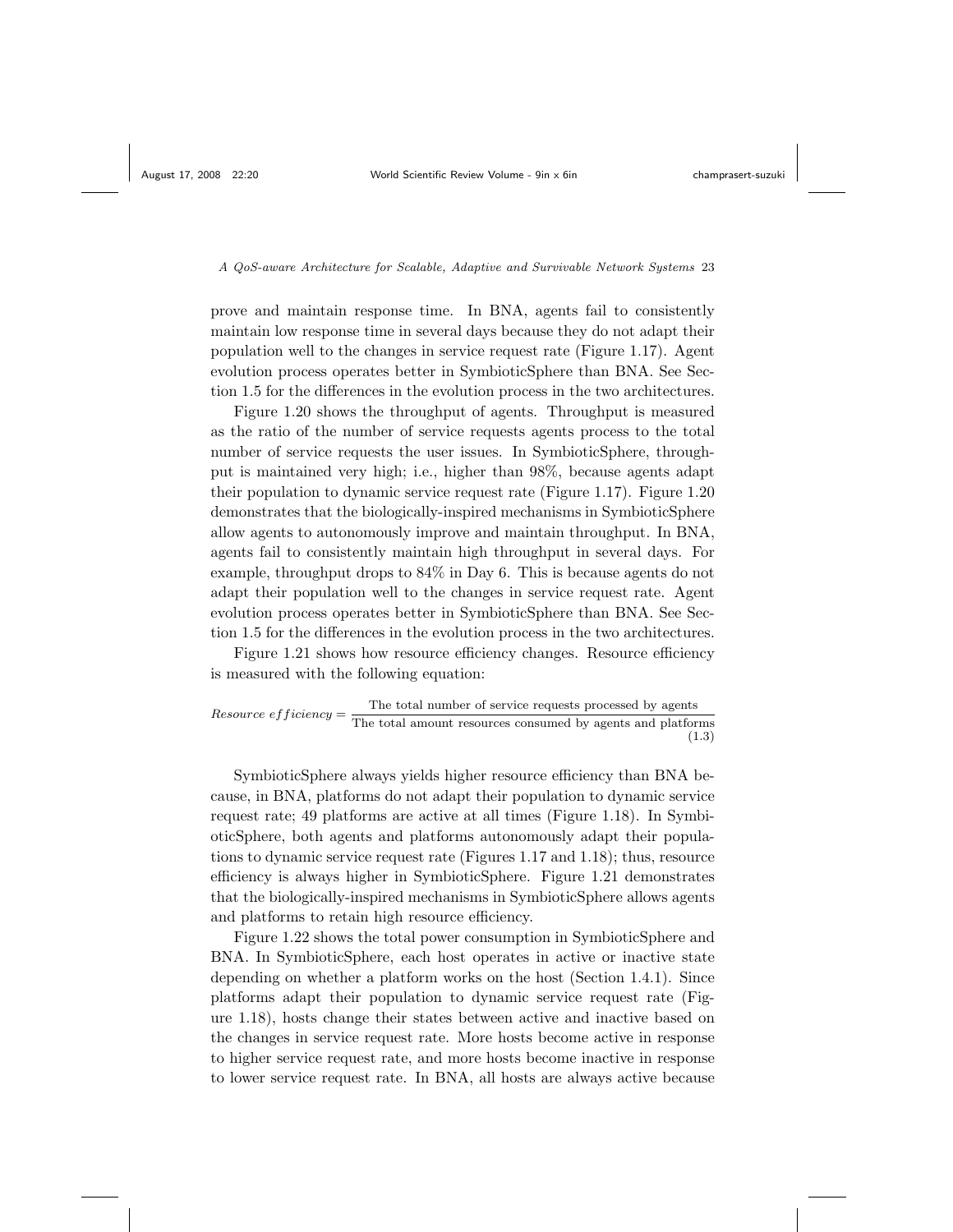platforms never die. As a result, SymbioticSphere consumes a lower amount of power(443.1 kWh) than BNA does (705.6 kWh). SymbioticSphere saves approximately 40% power consumption compared with BNA. Figure 1.22 shows that the biologically-inspired mechanisms in SymbioticSphere allows platforms to improve power efficiency by adapting their population.

Figure 1.23 shows workload distribution over available platforms in SymbioticSphere. It is measured as Load Balancing Index (LBI) with Equation 1.4. A lower LBI indicates a higher workload distribution.

$$
Load\,Balancing\ Index = \sqrt{\frac{\sum_{i}^{N}(X_i - \mu)^2}{N}}
$$
\n(1.4)

where

 $X_i =$ The number of messages processed by agents running on platform  $i$ 

The amount of resources utilized by platform  $i$  and agents running on platform  $i$  $\mu =$  The average of  $X_i$ 

= The total number of messages processed by all agents

The total amount of resources utilized by all platforms and all agents

 $N =$ The number of available platforms

As Figure 1.23 shows, agents and platforms always strive to improve workload distribution through evolution. This is an example of *symbiotic* emergence, a unique property that SymbioticSphere exhibits. in SymbioticSphere. Agent migration behavior policy encourages agents to move towards platforms running on healthier hosts. Platform replication behavior policy encourages platforms to replicate themselves on healthier hosts. As a result, service requests are processed by agents that are spread over the platforms running on healthy hosts. This contributes to balance workload per platform, although agent migration policy and platform replication policy do not consider platform population nor workload distribution. This results in a mutual benefit for both agents and platforms. Platforms help agents decrease response time by making more resources available for them. Agents help platforms to keep their stability by distributing workload on them (i.e., by avoiding excessive resource utilization on them).

Figures 1.24 and 1.25 show the response time results with and without a QoS constraint. The constraint specifies 5 seconds as maximum (or worst) response time. Figure 1.24 shows that the constraint contributes to improve the average response time from 1.95 to 1.66 second. Figure 1.25 shows the number of constraint violations (i.e., the number of simulation cycles in which actual response time exceeds a given constraint). With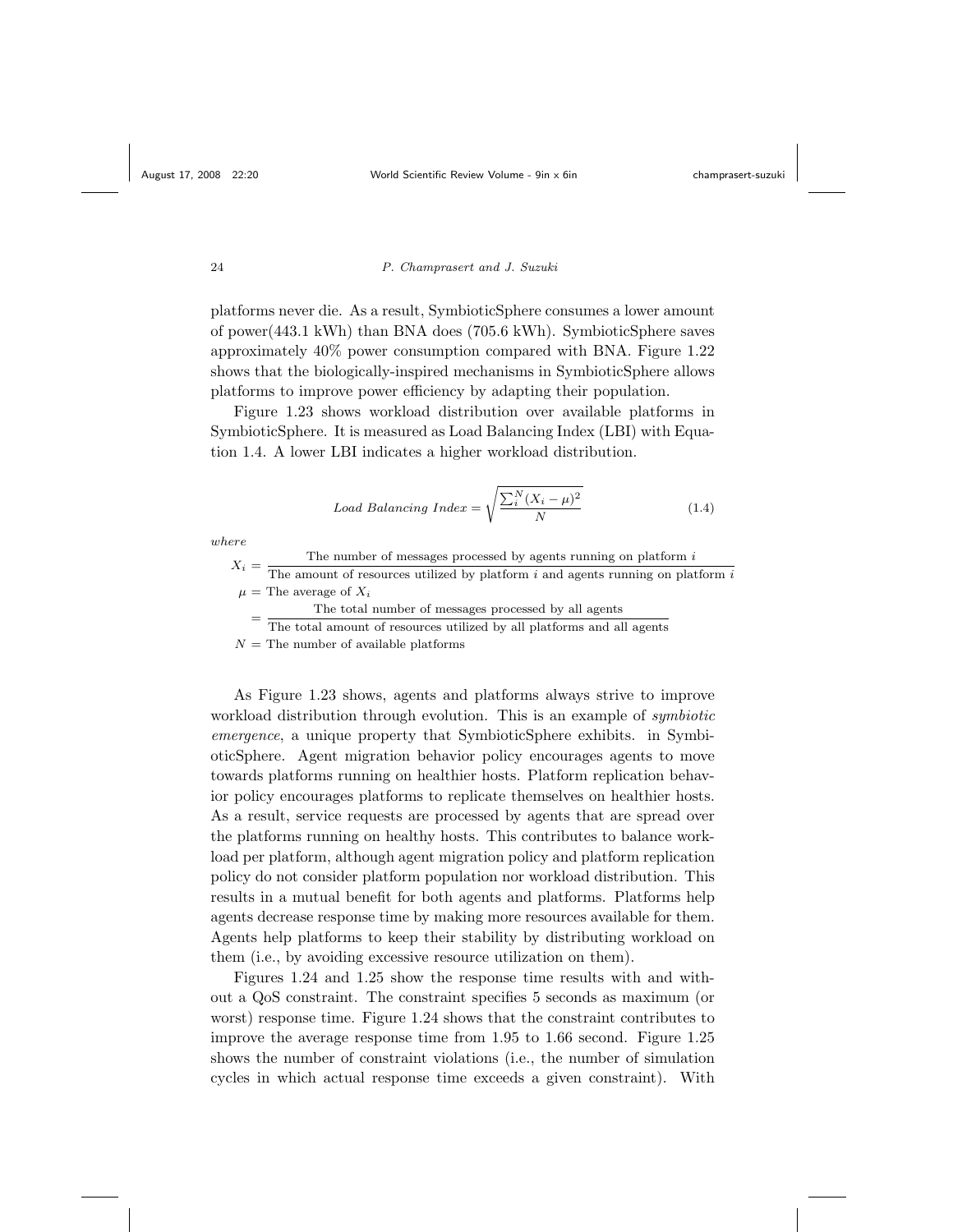

Fig. 1.21. Resource Efficiency

a constraint enabled, the number of constraint violations dramatically reduces by 90% (from 849 to 78). This is because it is unlikely agents are selected as mates when they violate a constraint. SymbioticSphere perform its evolution process to better satisfy a response time QoS constraint.

Figures 1.26 and 1.27 show the LBI results with and without a QoS constraint. The constraint specifies 30% as the maximum (or worst) difference in LBI of an agent and another running on a neighboring platform.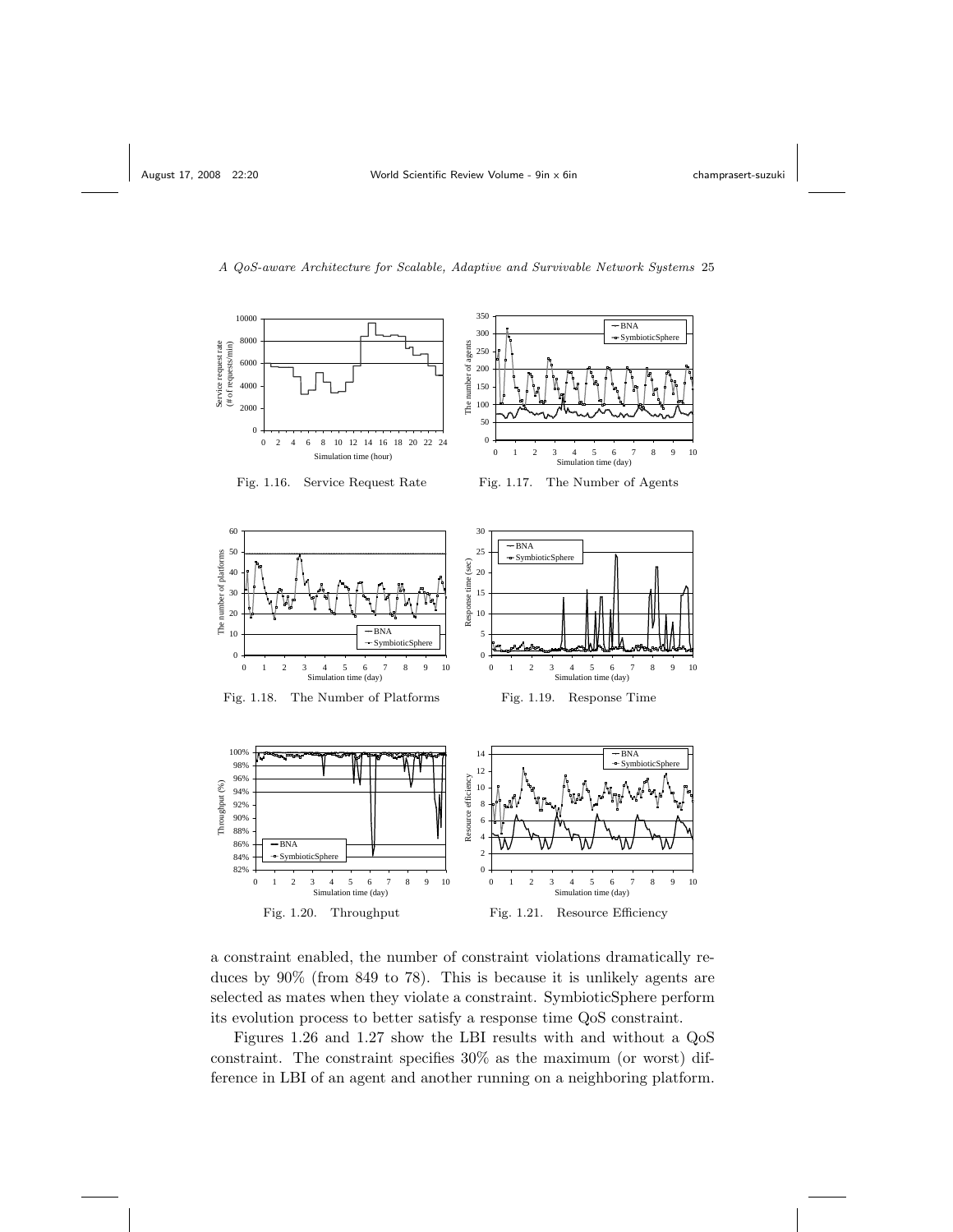







Fig. 1.24. The Average Response Time Fig. 1.25. The Number of Constraint Viwith and without a Constraint olations in Response Time

Figure 1.26 shows that the constraint contributes to improve LBI from 4.31 to 3.96. Figure 1.27 shows the number of constraint violations reduces by 70% (from 4841 to 1336). This is because it is unlikely agents are selected as mates when they violate a constraint. SymbioticSphere perform its evolution process to better satisfy an LBI QoS constraint.



Figures 1.28 and 1.29 show the throughput results with and without a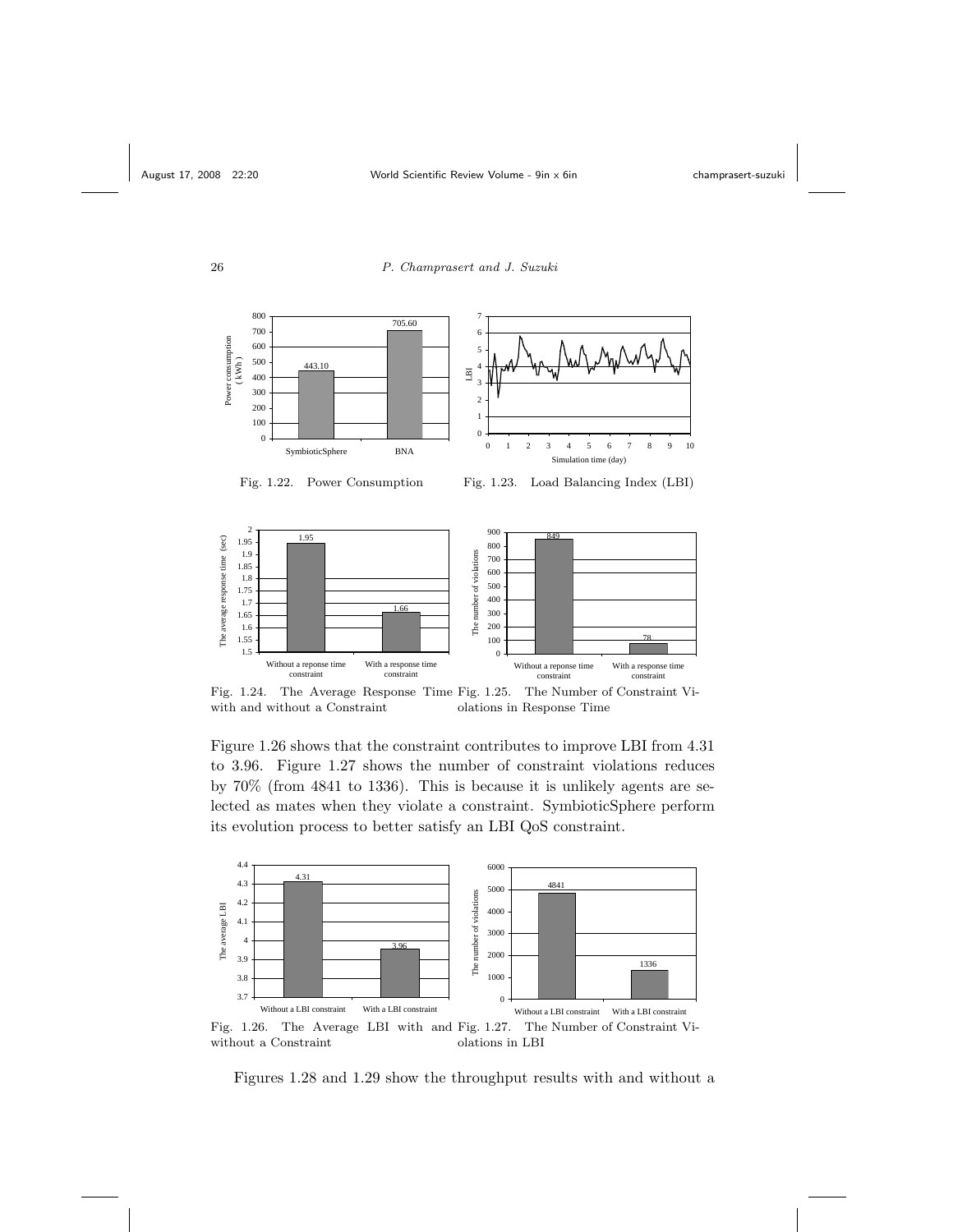QoS constraint. The constraint specifies 3 messages/sec as the minimum (or worst) throughput. Figure 1.28 shows that the constraint contributes to improve the average throughput from 99.50% to 99.92%. Figure 1.29 shows the number of constraint violations reduces by 70% (from 6554 to 1992). This is because it is unlikely agents are selected as mates when they violate a constraint. SymbioticSphere perform its evolution process to better satisfy a throughput QoS constraint.



Fig. 1.28. The Average Throughput with Fig. 1.29. The Number of Constraint Viand without a Constraint olations in Throughput

### 1.4.4. Evaluation of Scalability

This section evaluates how agents and platforms autonomously scale to demand volume and network size. In this simulation study, service request rate starts with 3,000 requests/min, spikes to 210,000 requests/min at 8:00, and drops to 3,000 requests/min at 16:30 (Figure 1.30). The peak demand and spike ratio (1:70) are obtained from a workload trace of the 1998 World Cup web site.<sup>15</sup> A simulated network is  $7x7$  (49 hosts) from 0:00 to 12:00 and 15x15 (225 hosts) from 12:00 to 24:00. This simulates that new hosts are added to a server farm at 12:00. 30% of the hosts (resource rich hosts) have 320 MB memory space. The other 70% are resource poor hosts, which have 256 MB memory space. Both types of hosts are placed randomly in a server farm. At the beginning of a simulation, a single agent and platform is deployed on each host (i.e., 49 agents and 49 platforms on 49 hosts). This simulation study uses the genes (i.e., behavior policies) obtained after a 10 days simulation in Section 1.4.3 as the initial genes for each agent and platform.

Figure 1.31 shows how the number of agents changes against the dynamic changes in service request rate and network size. At the beginning of a simulation, the number of agents is about 50 agents in SymbioticSphere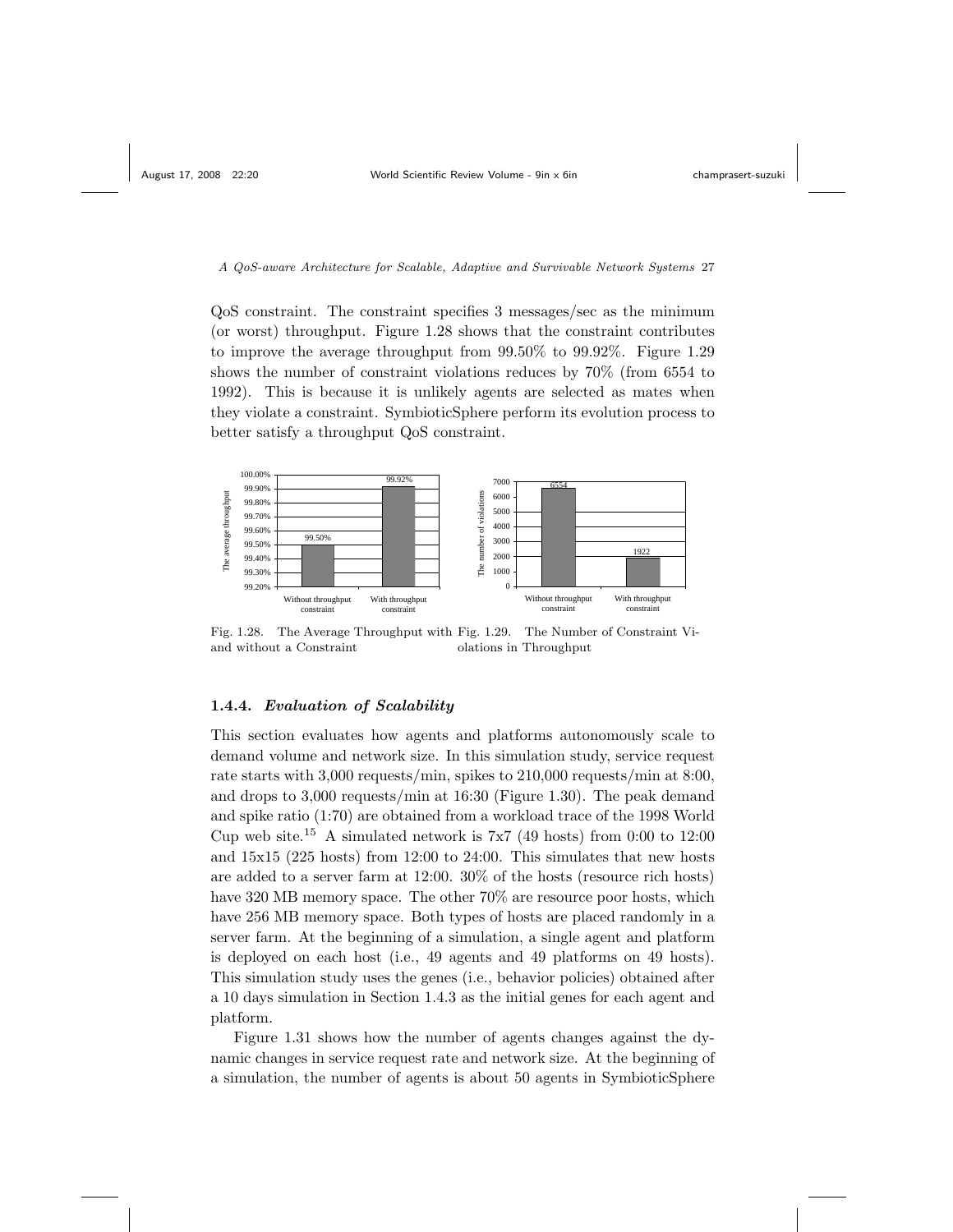and BNA because this number of agents is enough to process all service requests (3,000 requests/min). When service request rate spikes at 8:00, agents gain more energy from the user and reproduce/replicate offspring more often. From 10:00 to 12:00, agent population does not grow due to resource limitation on available hosts. (Agents and platforms cannot reproduce/replicate any more offspring because they have consumed all the resources available on 49 hosts.) When network size expands at 12:00, agents rapidly reproduce/replicate offspring on newly added hosts. When service request rate drops at 16:30, many agents die due to energy starvation. This result demonstrates that the biologically-inspired mechanisms in SymbioticSphere allow agents to adaptively adjust their availability to dynamic network conditions such as demand volume, spike ratio and network size. Figure 1.31 also shows that agent population follows workload changes better in SymbioticSphere than BNA.

Figure 1.32 shows how the number of platforms changes against the dynamic changes in service request rate and network size. In Symbiotic-Sphere, at the beginning of a simulation, the number of platforms is about 7 platforms because this number of platforms is enough to run agents for processing service requests. When service request rate spikes at 8:00, agents gain more energy from the user and transfer more energy to underlying platforms. As a result, platforms also increase their population. From 10:00 to 12:00, platform population does not grow because platforms have already run on 49 hosts. When network size expands at 12:00, platforms rapidly reproduce offspring on newly added hosts. When service request rate drops at 16:30, most platforms die due to energy starvation. This result demonstrates that the biologically-inspired mechanisms in SymbioticSphere allow platforms to adaptively adjust their availability to dynamic network conditions such as demand volume, spike ratio and network size. In BNA, platforms are not designed as biological entities; they do not adaptively change their population.

Figure 1.33 show how the average response time changes. In SymbioticSphere, from 0:00 to 8:00, the average response time is maintained very low; less than 5 seconds. At 8:00, response time spikes because service request rate spikes. It starts decreasing at 12:00 when agents/platforms reproduce/replicate offspring on newly added hosts. It is approximately 12 seconds at 16:00. At 16:30, response time drops because service request rate drops. Figure 1.33 demonstrates that the biologically-inspired mechanisms in SymbioticSphere allow agents and platforms to strive to keep response time low despite demand surges. In BNA, agents do not adapt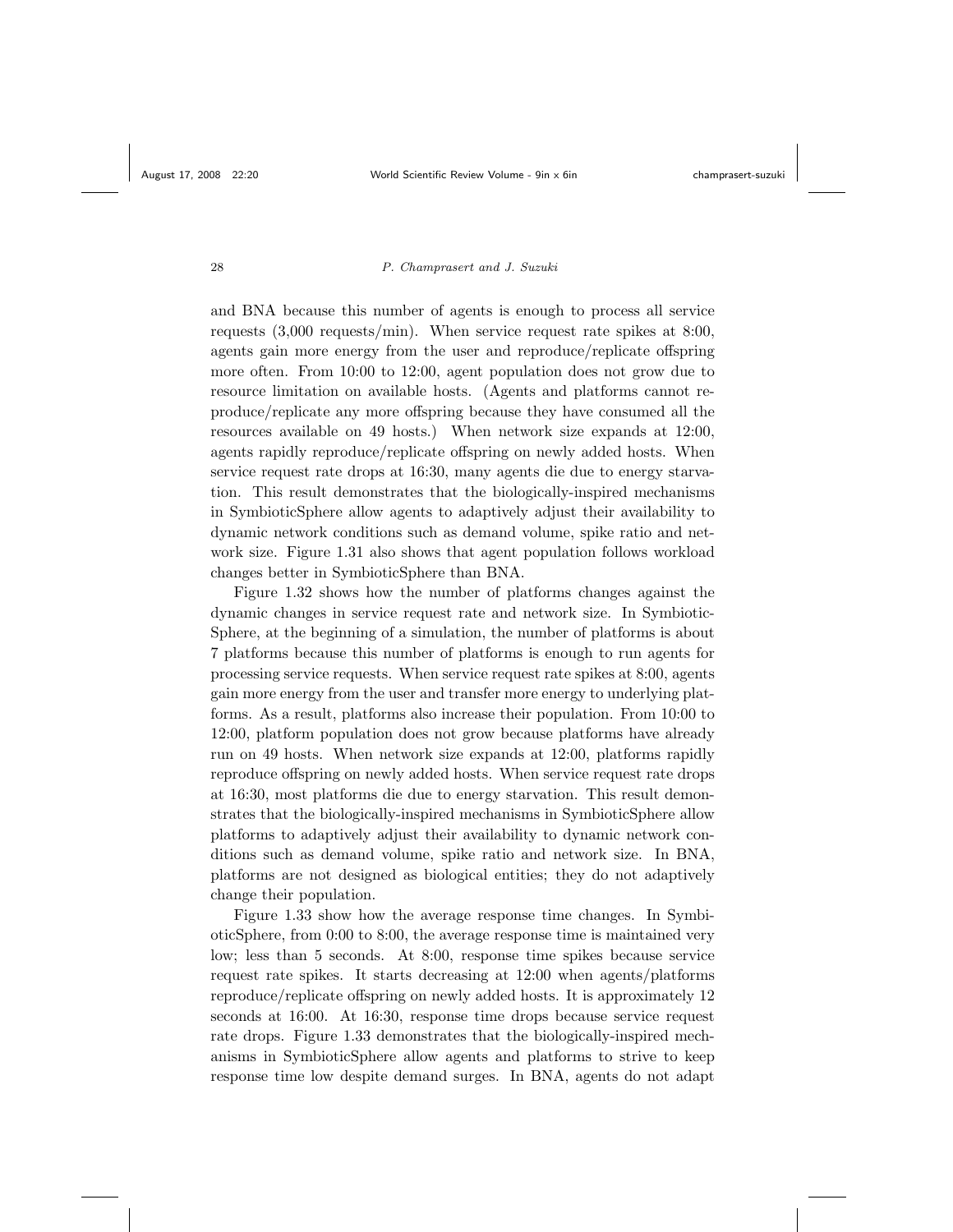their population well to the changes in service request rate and network size (Figure 1.31); response time is rather high, about 24 seconds, at 16:00.

Figure 1.34 shows how throughput changes. In SymbioticSphere, by changing their populations, agents and platforms autonomously adapt throughput to dynamic changes in demand (at 8:00 and 16:30) and network size (at 12:00). From 0:00 to 8:00, throughput is maintained very high; i.e., more than 98%. At 8:00, throughput drops (lower than  $20\%$ ) because the service request rate is very high and agents cannot process all service requests in a timely manner. Then, agents and platforms improve throughput by increasing their populations. Until 12:00, throughput cannot reach 100% due to resource limitation on available hosts. After 12:00, throughput improves to 100% because agents and platforms can replicate/reproduce offspring on newly added hosts. Figure 1.34 shows that the biologically-inspired mechanisms in SymbioticSphere allows agents and platforms to scale well to demand volume, spike ratio and network size. SymbioticSphere and BNA yield similar throughput from 0:00 to 12:00. From 12:00 to 16:30, BNA does not leverage newly added hosts well to improve throughput; throughput never reach 100%.

Figure 1.35 shows how resource utilization is distributed over available hosts in SymbioticSphere. It is measured as Resource Utilization balancing index (RUBI) with Equation 1.5. A lower RUBI indicates a higher distribution of resource utilization.

Resource *Utilization Blancing Index* = 
$$
\sqrt{\frac{\sum_{i}^{N} (R_i - \mu)^2}{N}}
$$
 (1.5)

where

 $R_i =$ The amount of resources a platform and agents utilize on the host  $i$ The total amount of resources the host  $i$  has  $\mu$  = The average of  $R_i$ 

= The total amount of resources utilized by all agents and platforms

The total amount of resources available on all hosts

 $N =$  The number of available platforms

From 0:00 to 8:00, RUBI is relatively constant around 0.2. When service request rate spikes at 8:00, RUBI drops and constantly remains very low, around 0.02, because available resources are fully consumed on hosts. At 12:00, RUBI spikes because resources are not consumed first on newly added nodes. Agents and platforms spread over both resource rich and poor hosts to deal with a high service request rate. Then, they seek resource rich hosts through migration, reproduction and replication, thereby lower-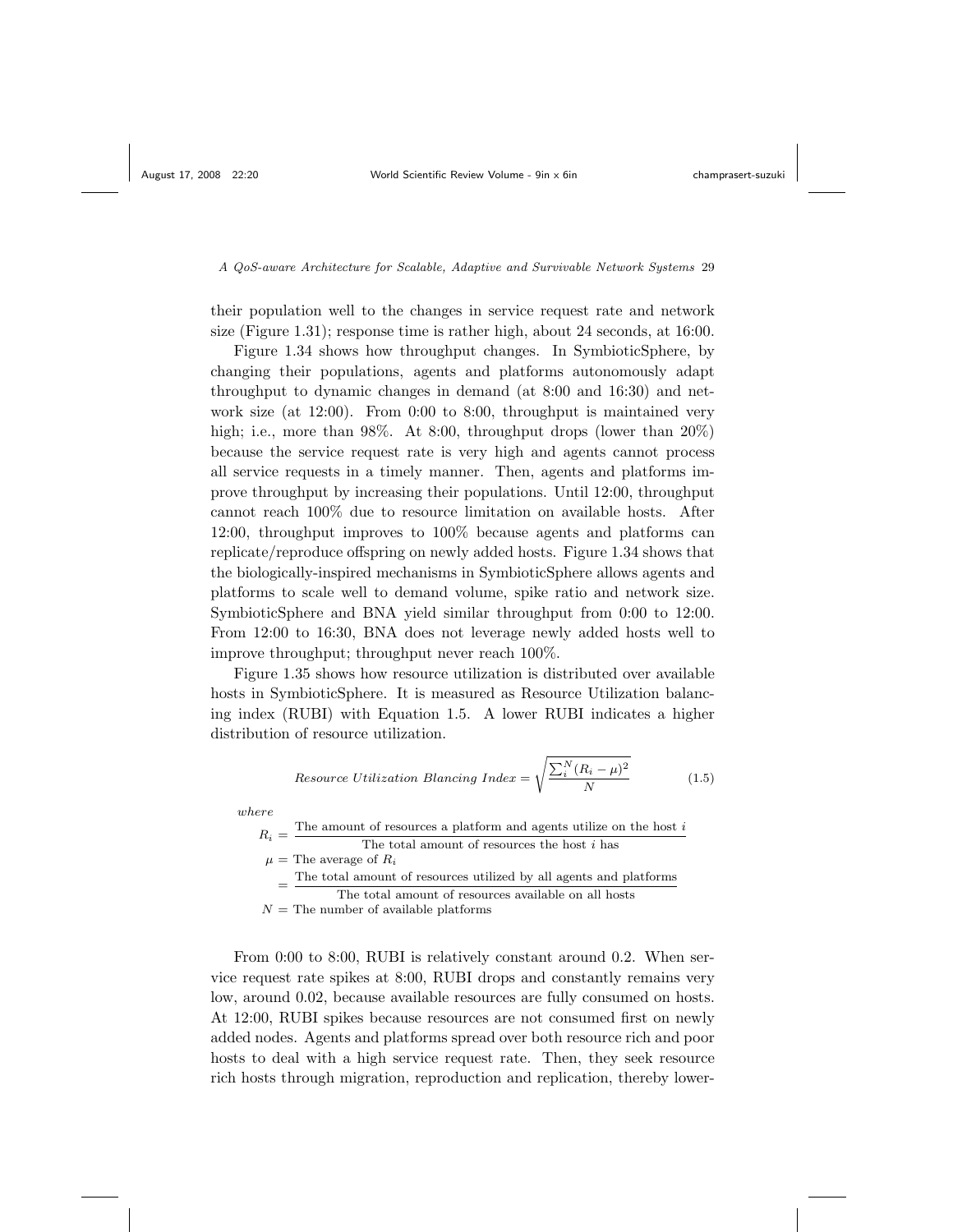ing RUBI. When service request rate drops at 16:30, RUBI spikes because many agents and platforms die and resource utilization is not evenly distributed over hosts. However, they decrease RUBI again by preferentially residing on resource rich hosts. Figure 1.35 shows that the biologicallyinspired mechanisms in SymbioticSphere allows agents and platforms to adaptively balance their resource utilization over a large number of heterogeneous hosts.



### 1.4.5. Evaluation of Survivability

This section evaluates how agents and platforms survive partial system failures due to, for example, errors by administrators and physical damages in server farm fabric This simulation study simulates node failures. Service request rate is constantly 7,200 requests/min, which is the peak in a workload trace of the IBM web site in  $2001$ .<sup>16</sup> Randomly chosen  $60\%$  of hosts go down at 9:00 for 90 minutes. The size of a server farm is 7x7, 49 hosts, each of which has 256 MB memory space. At the beginning of a simulation,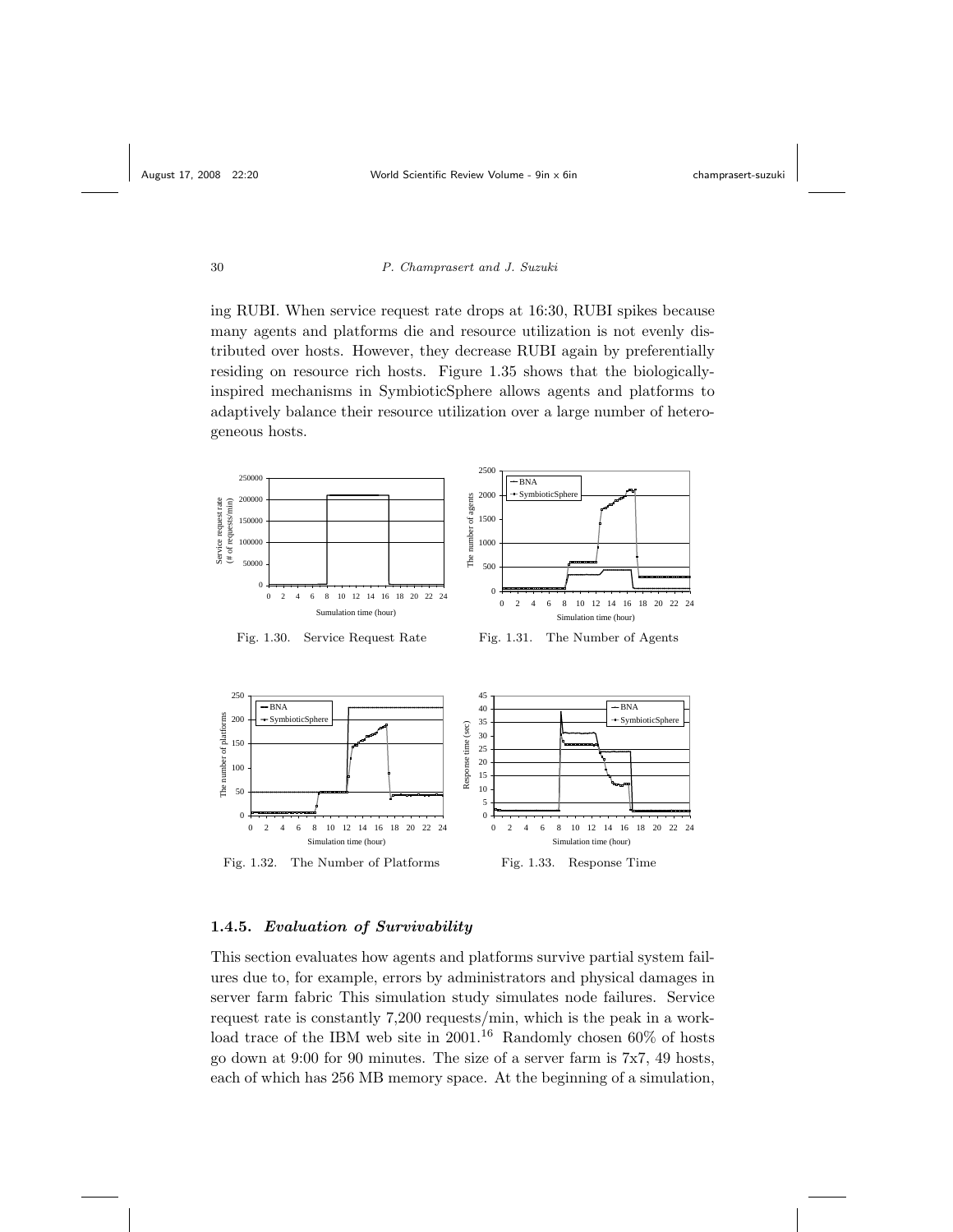A QoS-aware Architecture for Scalable, Adaptive and Survivable Network Systems 31



an agent and a platform are deployed on each host. This simulation study uses the genes (i.e., behavior policies) obtained after a 10 days simulation in Section 1.4.3 as the initial genes for each agent and platform.

Figures 1.36 and 1.37 show how the number of agents and the number of platforms change over time, respectively. When a host goes down, agents and platforms crash and die on the host. This is why agent and platform populations drop at 9:00. In SymbioticSphere, after hosts fail, remaining agents and platforms increase their populations with replication and reproduction on available hosts. Around 9:45, agent and platform populations revert to the populations that agents and platforms had before host failures. When failed hosts resume, platforms reproduce/replicate offspring on those hosts. Some of agents migrate to the reproduced/replicated platforms in order to move towards the user and increase their population. The biologically-inspired mechanisms in SymbioticSphere allow agents and platforms to autonomously survive host failures by adjusting their populations. Figure 1.36 also demonstrates that agent population recovers faster in SymbioticSphere than BNA. This is because BNA does not consider workload distribution. All agents migrate towards the user; when hosts fail, most of them die. SymbioticSphere better considers survivability. In BNA, platforms are not designed as biological entities; the number of platforms is always equal to the number hosts (Figure 1.37).

Figure 1.38 shows the average response time. At 9:00, response time increases because all agents and platforms die on failed hosts. However, response time quickly recovers in SymbioticSphere by increasing agent and platform populations immediately (Figures 1.36 and 1.37). The biologically-inspired mechanisms in SymbioticSphere allow agents and platforms to autonomously survive host failures and strive to retain response time. In BNA, response time recovers when failed hosts resume at 10:30.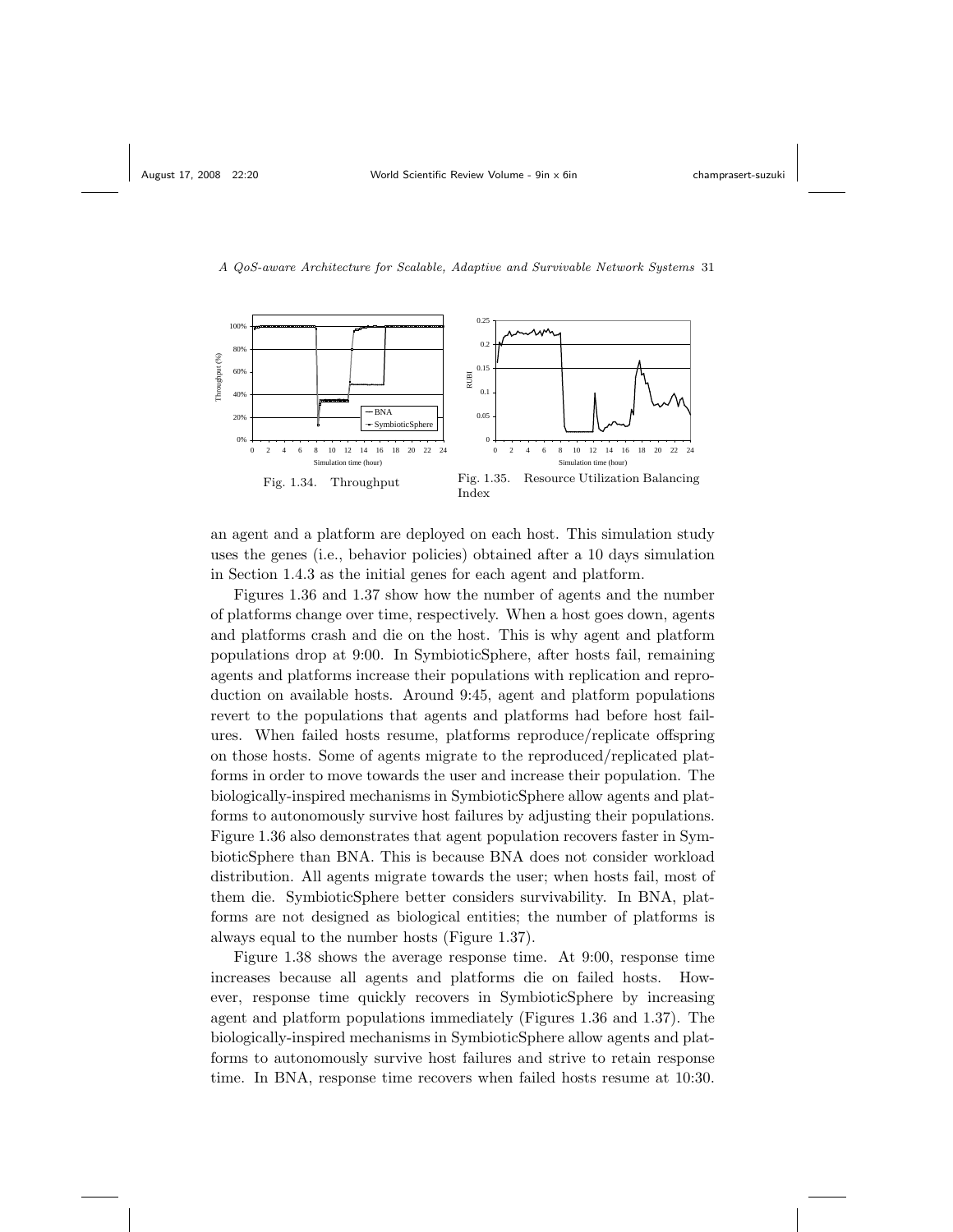SymbioticSphere is more resilient against host failures than BNA.

Figure 1.39 shows the throughput of agents. Throughput decreases when hosts fail at 9:00; however, it decreases only by 10% in Symbiotic-Sphere. Upon host failures, throughput quickly recovers by increasing agent and platform populations immediately (Figures 1.36 and 1.37). Figure 1.39 demonstrates that the biologically-inspired mechanisms in SymbioticSphere allow agents and platforms to autonomously retain throughput despite host failures. In BNA, throughput dramatically drops to 40% and does not recover until failed hosts resume.



## 1.5. Related Work

SymbioticSphere is an extension to the Bio-Networking Architecture  $(BNA)$ <sup>9,12,13</sup> In BNA, biologically-inspired agents evolve and perform service adaptation in a decentralized manner. However, as demonstrated in Section 1.4, SymbioticSphere most always outperforms BNA. This is because the evolutionary process is designed more sophisticated in Symbiotic-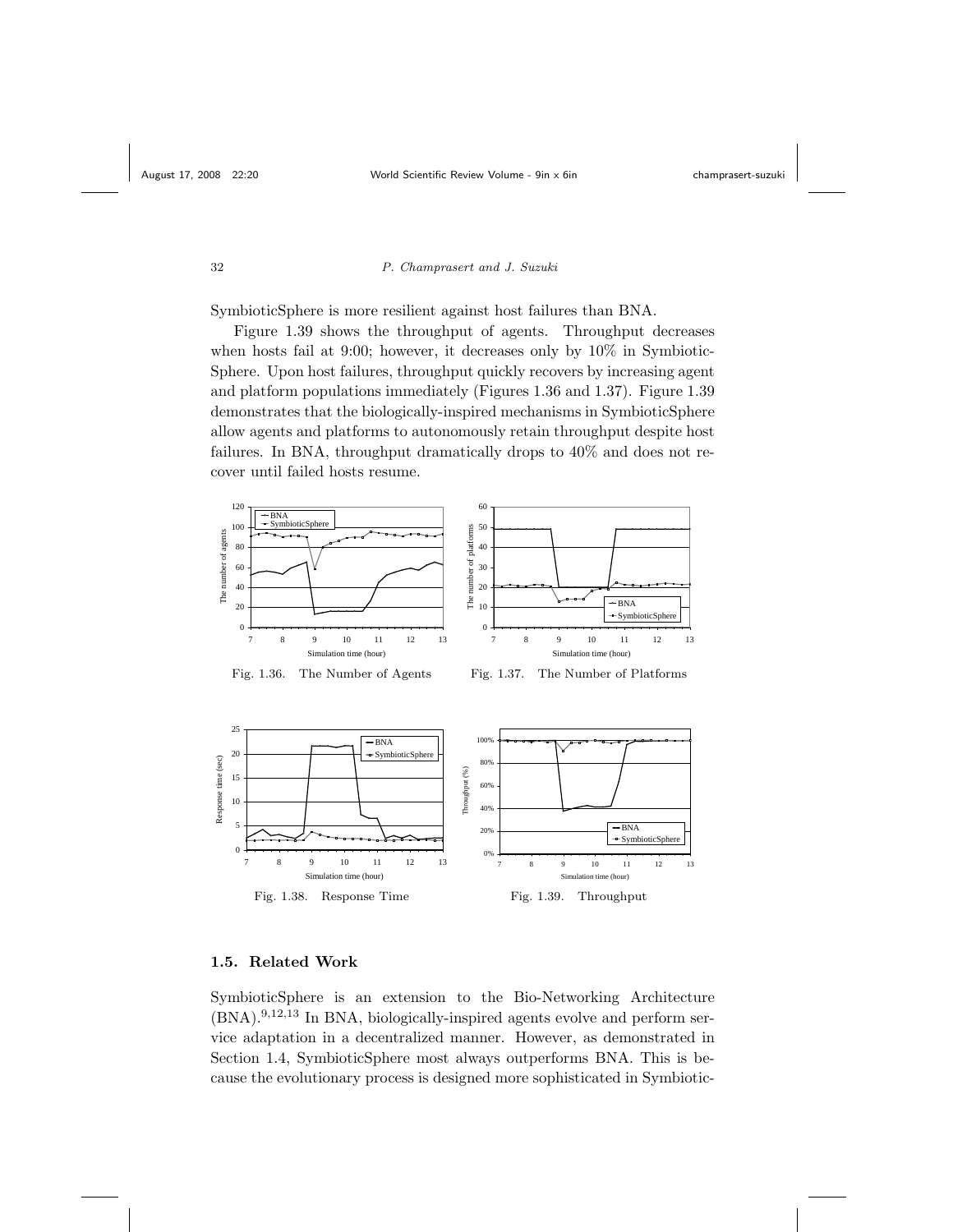Sphere. For example, mate selection, mutation and crossover are carefully designed to better address real-value optimization to tune behavior policies. Also, in BNA, the threshold values of behavior policies are not included in genes.<sup>12</sup> This means that agent designers need to manually configure them through trial and errors. In contrast, no manual work is necessary to configure thresholds in SymbioticSphere because they are included in genes. In addition, BNA uses a fitness function to rank agents in mate selection. It aggregates multiple objectives as a weighted sum. Agent designers need to manually configure these weight values as well. In SymbioticSphere, no parameters exist for ranking agents/platforms because of a constraintdomination ranking mechanism. As a result, SymbioticSphere incurs much less configuration tasks/costs.

Moreover, BNA does not perform resource adaptation because platforms are not designed as biological entities. In SymbioticSphere, both agents and platforms are designed as biological entities; they perform service adaptation and resource adaptation simultaneously.

Jack-in-the-Net  $(Ja-Net),<sup>17,18</sup> NetSphere<sup>19</sup>$  and BEYOND<sup>20</sup> are similar to SymbioticSphere in that they extend BNA. Ja-Net focuses on spontaneous creation of network applications, each of which consists of multiple types of agents. NetSphere and BEYOND propose artificial immune systems for agents to sense network conditions and adaptively select behaviors suitable to the conditions. In Ja-Net, NetSphere and BEYOND, platforms are not designed as biological entities; they do not address power efficiency, resource efficiency and resource utilization balancing of network systems.

Wakamiya et al. propose the concept of symbiosis between groups of peers (hosts) in peer-to-peer networks.<sup>21</sup> Peer groups symbiotically connect or disconnect with each other to improve the speed and quality of queries. A special type of peers implements the symbiotic behaviors for peer group connection/disconnection. Since the number of the symbiotic peers is statically fixed, they do not scale to network size and traffic volume. They also do not address power efficiency, resource efficiency and survivability of network systems. In SymbioticSphere, all agents and platforms are designed to interact in a symbiotic manner. They scale well to network size and traffic volume, and achieve power efficiency, resource efficiency and survivability.

The concept of energy in SymbioticSphere is similar to money in economy. MarketNet<sup>22</sup> and WALRAS<sup>23</sup> apply the concept of money to address market-based access control for network applications. Rather than access control, SymbioticSphere focuses on the adaptability, scalability and survivability of network systems.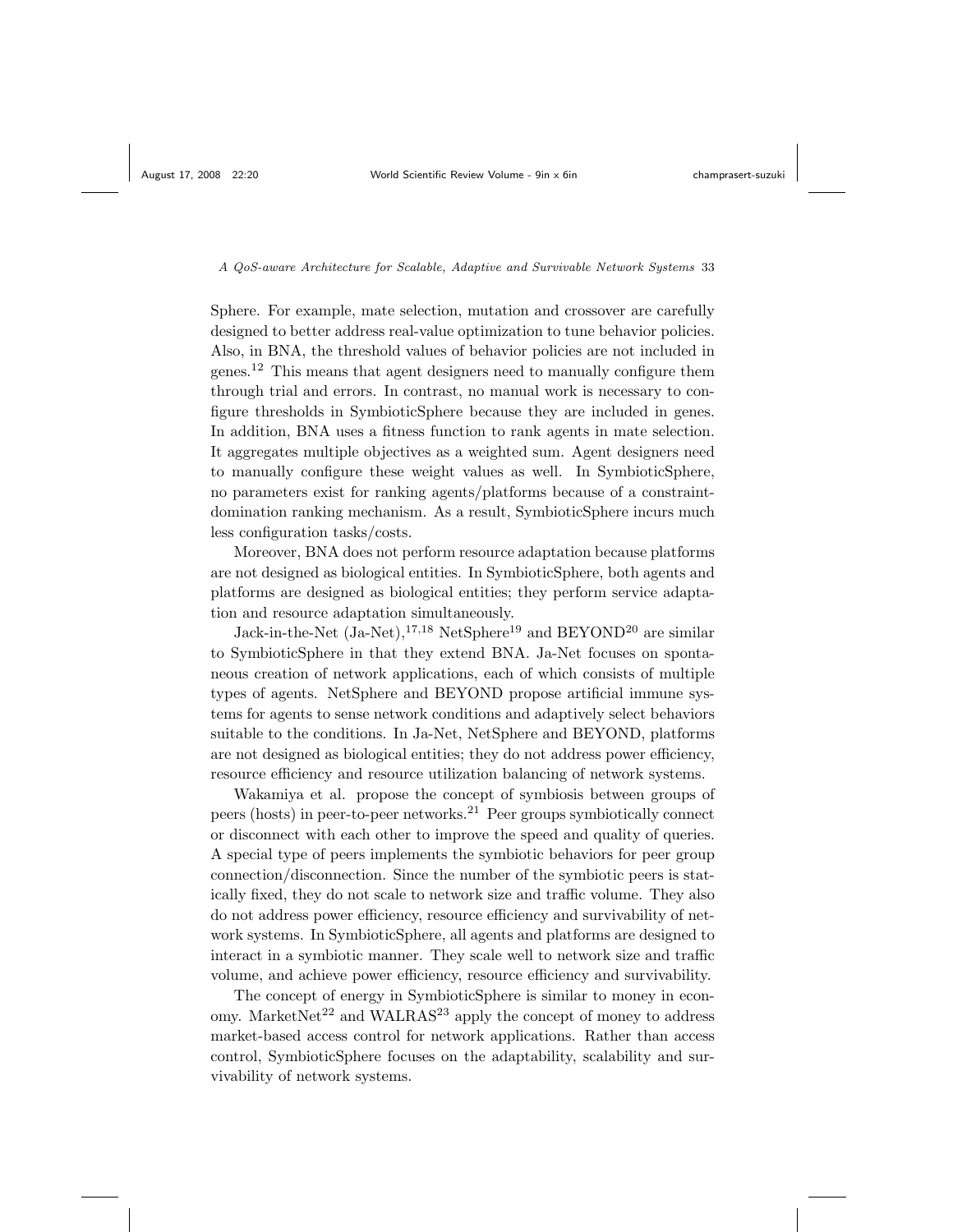Resource Broker is designed to dynamically adjust resource allocation for server clusters via centralized system monitor.<sup>24</sup> Resource Broker inspects the stability and resource availability of each host, and adjusts resource allocation for applications. In SymbioticSphere, agents and platforms adapt their populations and locations in a decentralized way. Also, Resource Broker does not consider the power efficiency of server clusters.

Shirose et al. propose a generic adaptation framework for grid computing systems.<sup>25</sup> It considers both service adaptation and resource adaptation. In this framework, centralized system components store the current environment conditions, and decide which adaptation strategy to execute. In contrast, SymbioticSphere does not assume any centralized system components. Each of agents and platforms collects and stores environment conditions and autonomously decides which behaviors to invoke.

Rainbow<sup>26</sup> investigates the adaptability of server clusters. A centralized system monitor periodically inspects the current environment conditions (e.g., workload placed on hosts) and performs an adaptation strategy (e.g., service migration and platform replication/removal). SymbioticSphere implements a wiser set of adaptation strategies such as agent replication/reproduction (service replication/reproduction) and agent death (service removal). SymbioticSphere also addresses survivability and power efficiency as well as adaptability with the same set of agent/platform behaviors. Rainbow does not consider power efficiency and survivability.

Adam et al. propose a decentralized design for server clusters to guarantee response time to users.<sup>27</sup> In SymbioticSphere, agents and platforms evolve to satisfy given QoS constraints including response time; however, they do not guarantee QoS measures because the dynamic improvement of those measures is an emergent result from collective behaviors and interactions of agents and platforms. As a result, agents and platforms can adapt to unexpected environment conditions (e.g. system failures) and survive them without changing any behaviors and their policies. Moreover, Adam et al. do not consider to satisfy other QoS constraints such as throughput as SymbioticSphere does. They also do not consider consider power efficiency and survivability of network systems as SymbioticSphere does.

## 1.6. Concluding Remarks

This chapter describes the architectural design of SymbioticSphere and describes how it implements key biological principles, concepts and mechanisms to design network systems. This chapter also describes how agents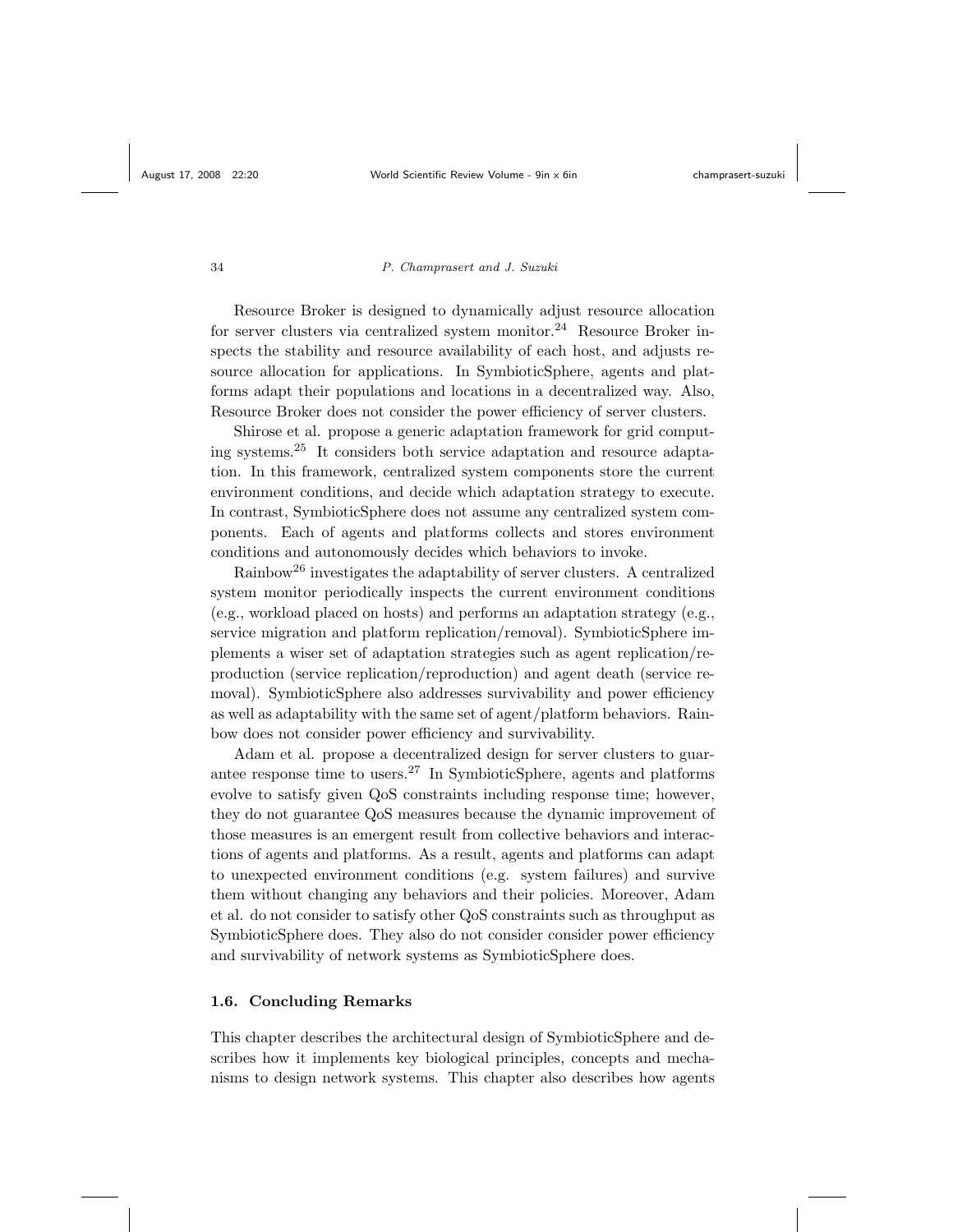and platforms interact with each other to collectively exhibit the emergence of desirable system characteristics such as adaptability, scalability, and survivability. Simulation results show that agents and platforms scale well to network size and demand volume and autonomously adapt to dynamic changes in the network (e.g., user location, network traffic and resource availability). They also survive partial system failures such as host failures to retain their availability and performance.

Several extensions to SymbioticSphere are planned. In order to further explore the impacts of symbiosis between agents and platforms on their performance, it is planned to implement and evaluate new types of behaviors, called symbiotic behaviors, for agents and platforms. It is also planned to deploy and empirically evaluate SymbioticSphere on the real network such as PlanetLab<sup>f</sup> .

#### References

- 1. L. Northrop, R. Kazman, M. Klein, D. Schmidt, et al. Ultra-Large Scale Systems: The Software Challenge of the Future. Technical report, Software Engineering Institute.
- 2. R. Alexander, Energy for Animal Life. (Oxford University Press, 1999).
- 3. S. Camazine, N. Franks, J. Sneyd, E. Bonabeau, J. Deneubourg, and G. Theraula, Self-Organization in Biological Systems. (Princeton University Press, 2003).
- 4. R. Albert, H. Jeong, and A. Barabasi, Error and attack tolerance of complex networks, International Journal of Nature. 406(6794), 378–382, (2000).
- 5. N. Minar, K. Kramer, and P. Maes, Cooperating Mobile Agents for Dynamic Network Routing, In ed. A. Hayzelden, Software Agents for Future Communications Systems, chapter 12. Springer, (1999).
- 6. S. Forrest, A. Somayaji, and D. Ackley. Building diverse computer systems. In Proceedings of the 6th Workshop on Hot Topics in Operating System, pp. 67–72, (1997).
- 7. P. Stiling, Ecology. theories and applications. (Prentice-Hall, 2002).
- 8. L. Margulis, Symbiotic Planet: A New Look at Evolution. (Basic Books, 1998).
- 9. J. Suzuki and T. Suda, A middleware platform for a biologically inspired network architecture supporting autonomous and adaptive applications, IEEE Journal on Selected Areas in Communications. 23(2), 249–260, (2005).
- 10. C. Gunaratne, K. Christensen, and B. Nordman, Managing energy consumption costs in desktop PCs and LAN switches with proxying, split TCP connections, and scaling of link speed, International Journal of Network Management.  $15(5)$ , 297-310, (2005).

<sup>f</sup>http://www.planet-lab.org/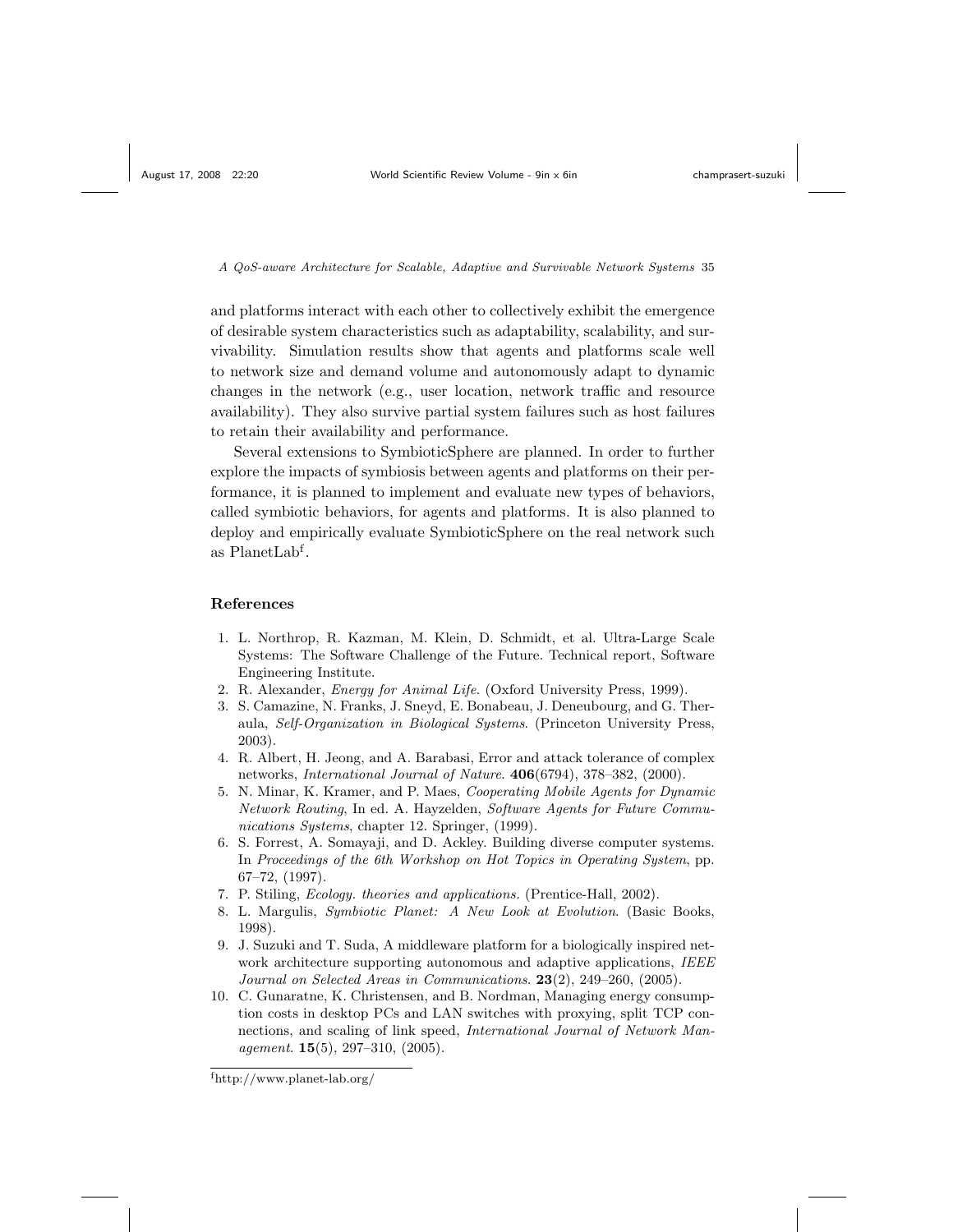- 11. G. Gibson, Magic Packet Technology, Advanced Micro Devices(AMD). (1995).
- 12. T. Nakano and T. Suda, Self-organizing network services with evolutionary adaptation, IEEE Transactions on Neural Networks. 16(5), 1269–1278, (2005).
- 13. T. Suda, T. Itao, and M. Matsuo. The Bio-Networking Architecture: The Biologically Inspired Approach to the Design of Scalable, Adaptive, and Survivable/Available Network Applications. In ed. K. Park, The Internet as a Large-Scale Complex System. Princeton University Press, (2005).
- 14. C. Lefurgy, K. Rajamani, F. Rawson, W. Felter, M. Ki-stler, and T. Keller, Energy Management for Commercial Servers, IEEE Journal on Computer. **36**(12), 39–47, (2003).
- 15. M. Arlitt and T. Jin, A Workload Characterization Study of the 1998 World Cup Web Site, *IEEE Journal on Network*.  $14(3)$ ,  $30-37$ ,  $(2000)$ .
- 16. J. Chase, D. Anderson, P. Thakar, A. Vahdat, and R. Doyle. Managing energy and server resources in hosting centers. In Proceedings of the 18th ACM Symposium on Operating System Principles, pp. 103–116. ACM, (2001).
- 17. T. Itao, S. Tanaka, T. Suda, and T. Aoyama, A Framework for Adaptive Ubi-Comp Applications Based on the Jack-in-the-Net Architecture, International Journal of Wireless Networks. 10(3), 287–299, (2004).
- 18. T. Itao, T. Nakamura, M. Matsuo, T. Suda, and T. Aoyama. Adaptive Creation of Network Applications in the Jack-in-the-Net Architecture. In Proceedings of the 2nd IFIP-TC6 Conference on Networking Technologies, Services, and Protocols; Performance of Computer and Communication Networks; and Mobile and Wireless Communications, pp. 129–140, (2002).
- 19. J. Suzuki, Biologically-inspired adaptation of autonomic network applications, International Journal of Parallel, Emergent and Distributed Systems.  $20(2)$ , 127-146, (2005).
- 20. C. Lee, H. Wada, and J. Suzuki. Towards a biologically-inspired architecture for self-regulatory and evolvable network applications. In eds. F. Dressler and I. Carreras, Advances in Biologically Inspired Information Systems: Models, Methods and Tools, chapter 2, pp. 21–45. Springer (August, 2007).
- 21. N. Wakamiya and M. Murata. Toward Overlay Network Symbiosis. In Proceedings of the 5th IEEE International Conference on Peer-to-Peer Comput $ing, pp. 154–155, (2005).$
- 22. Y. Yemini, A. Dailianas, and D. Florissi. Marketnet: A market-based architecture for survivable large-scale information systems. In Proceedings of the 4th ISSAT International Conference on Reliability and Quality in Design, pp. 1–6, (1998).
- 23. M. Wellman, A Market-Oriented Programming Environment and its Application to Distributed Multicommodity Flow Problems, Journal of Artificial Intelligence Research. 1, 1–23, (1993).
- 24. A. Othman, P. Dew, K. Djemamem, and I. Gourlay. Adaptive grid resource brokering. In Proceedings of the 5th IEEE International Conference on Cluster Computing, pp. 172–179, (2003).
- 25. K. Shirose, S. Matsuoka, H. Nakada, and H. Ogawa. Autonomous config-